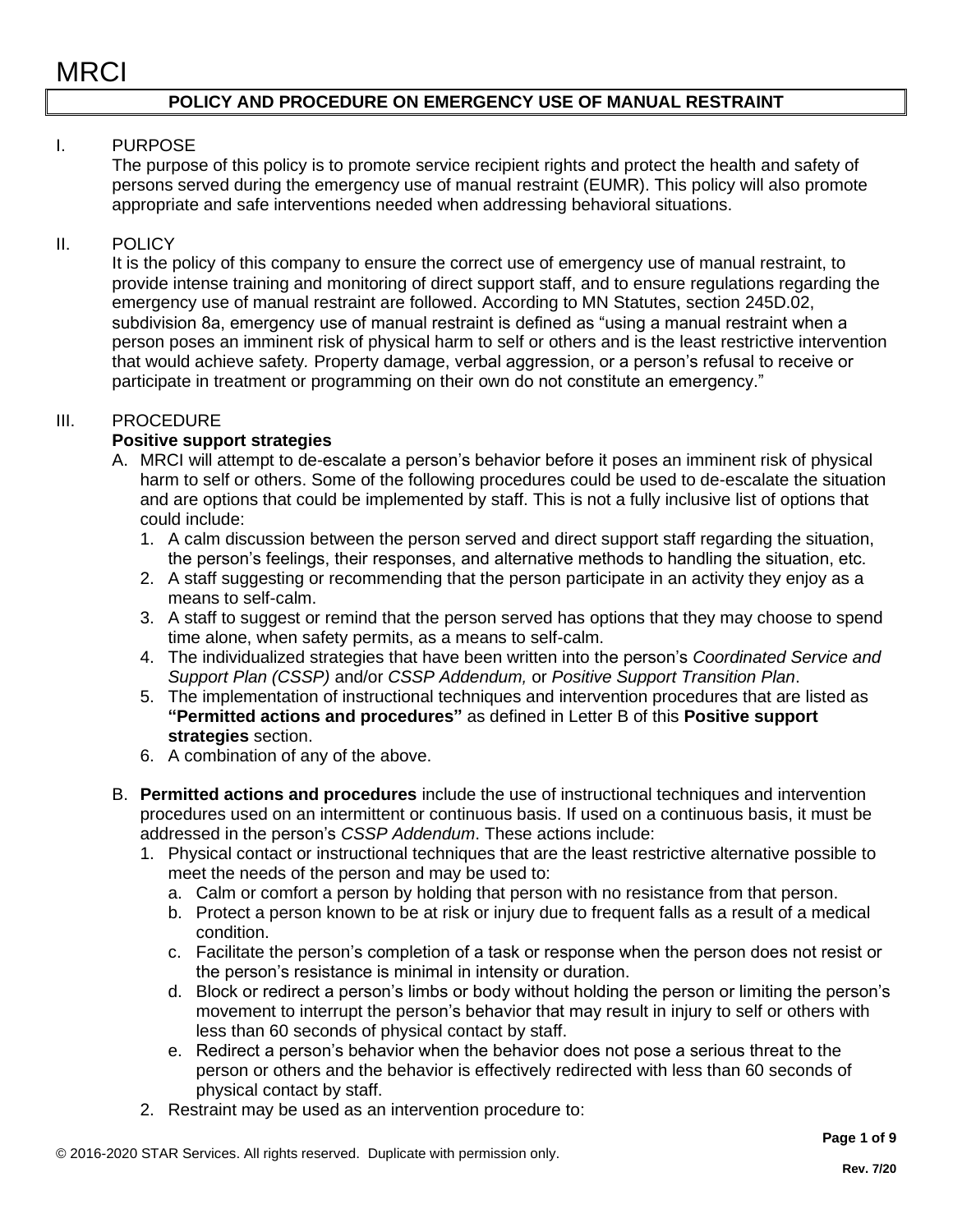#### **POLICY AND PROCEDURE ON EMERGENCY USE OF MANUAL RESTRAINT**

### I. PURPOSE

The purpose of this policy is to promote service recipient rights and protect the health and safety of persons served during behavioral situations without the allowance of using an emergency use of manual restraint (EUMR). This policy will also promote appropriate and safe interventions needed when addressing behavioral situations.

#### II. POLICY

It is the policy of this company that emergency use of manual restraint is **not allowed** at any time. This policy contains content requirements of MN Statutes, section 245D.061, subdivision 9 for policy and procedures regarding emergency use of manual restraint. According to MN Statutes, section 245D.02, subdivision 8a, emergency use of manual restraint is defined as "using a manual restraint when a person poses an imminent risk of physical harm to self or others and is the least restrictive intervention that would achieve safety*.* Property damage, verbal aggression, or a person's refusal to receive or participate in treatment or programming on their own do not constitute an emergency."

#### III. PROCEDURE

#### **Positive support strategies**

- A. MRCI will attempt to de-escalate a person's behavior before it poses an imminent risk of physical harm to self or others. Some of the following procedures could be used to de-escalate the situation and are options that could be implemented by staff. This is not a fully inclusive list of options that could include:
	- 1. A calm discussion between the person served and direct support staff regarding the situation, the person's feelings, their responses, and alternative methods to handling the situation, etc.
	- 2. A staff suggesting or recommending that the person participate in an activity they enjoy as a means to self-calm.
	- 3. A staff to suggest or remind that the person served has options that they may choose to spend time alone, when safety permits, as a means to self-calm.
	- 4. The individualized strategies that have been written into the person's *Coordinated Service and Support Plan (CSSP)* and/or *CSSP Addendum,* or *Positive Support Transition Plan*.
	- 5. The implementation of instructional techniques and intervention procedures that are listed as **"Permitted actions and procedures"** as defined in Letter B of this **Positive support strategies** section.
	- 6. A combination of any of the above.
- B. **Permitted actions and procedures** include the use of instructional techniques and intervention procedures used on an intermittent or continuous basis. If used on a continuous basis, it must be addressed in the person's *CSSP Addendum*. These actions include:
	- 1. Physical contact or instructional techniques that are the least restrictive alternative possible to meet the needs of the person and may be used to:
		- a. Calm or comfort a person by holding that person with no resistance from that person.
		- b. Protect a person known to be at risk or injury due to frequent falls as a result of a medical condition.
		- c. Facilitate the person's completion of a task or response when the person does not resist or the person's resistance is minimal in intensity or duration.
		- d. Block or redirect a person's limbs or body without holding the person or limiting the person's movement to interrupt the person's behavior that may result in injury to self or others with less than 60 seconds of physical contact by staff.
		- e. Redirect a person's behavior when the behavior does not pose a serious threat to the person or others and the behavior is effectively redirected with less than 60 seconds of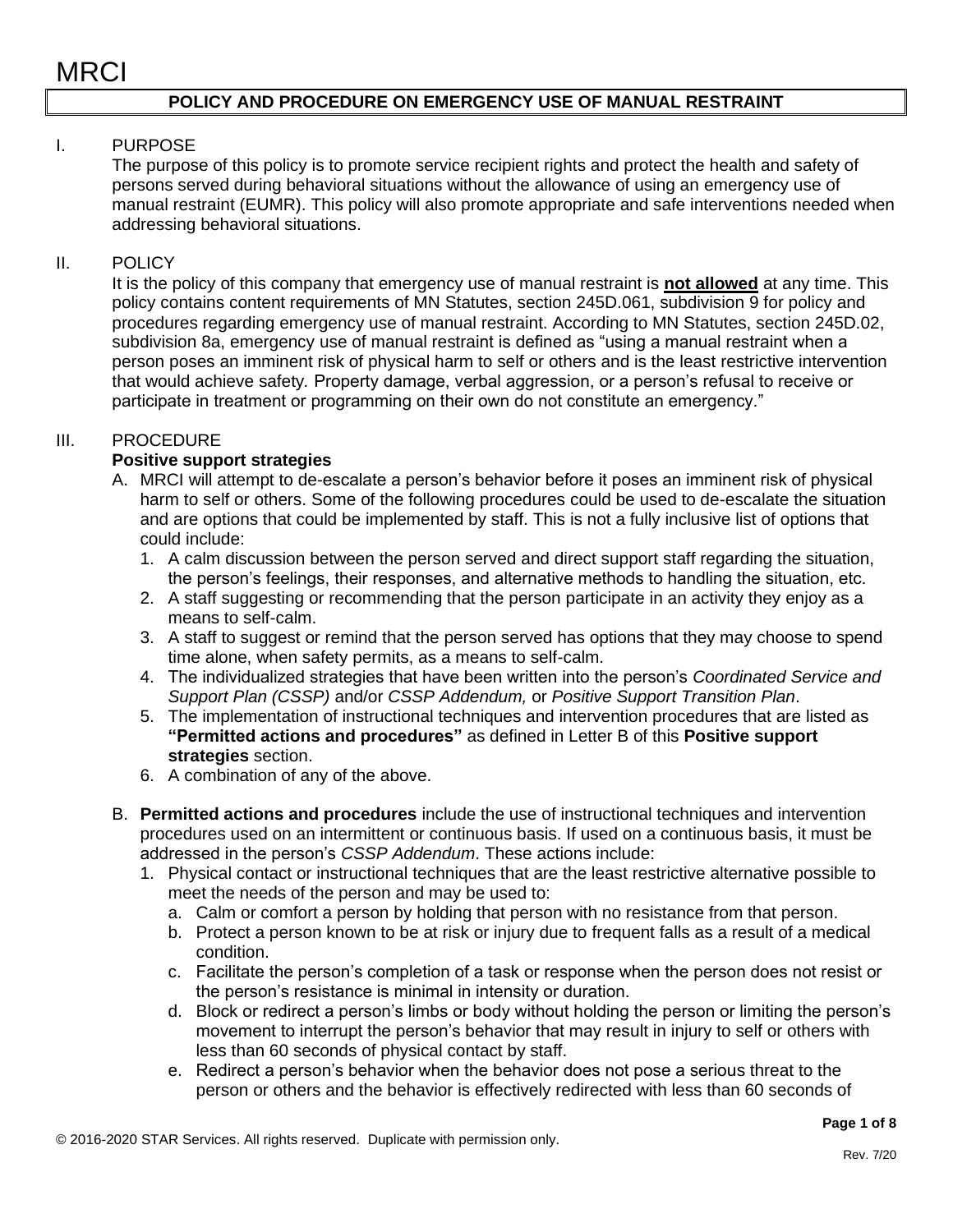physical contact by staff.

- 2. Restraint may be used as an intervention procedure to:
	- a. Allow a licensed health care professional to safely conduct a medical examination or to provide medical treatment ordered by a licensed health care professional.
	- b. Assist in the safe evacuation or redirection of a person in the event of an emergency and the person is at imminent risk of harm.
	- c. Position a person with physical disabilities in a manner specified in their *CSSP Addendum.* Any use of manual restraint allowed in this paragraph must comply with the restrictions stated in the section of this policy **Restrictive Intervention**.
- 3. Use of adaptive aids or equipment, orthotic devices, or other medical equipment ordered by a licensed health professional to treat a diagnosed medical condition do not in and of themselves constitute the use of mechanical restraint.
- 4. Positive verbal correction that is specifically focused on the behavior being addressed.
- 5. Temporary withholding or removal of objects being used to hurt self or others.

### **Prohibited Procedures**

MRCI and its staff are prohibited from using the following:

- A. Chemical restraints
- B. Mechanical restraints
- C. Manual restraint
- D. Time out
- E. Seclusion
- F. Any other aversive or deprivation procedures
- G. As a substitute for adequate staffing
- H. For a behavioral or therapeutic program to reduce or eliminate behavior
- I. Punishment
- J. For staff convenience
- K. Prone restraint, metal handcuffs, or leg hobbles
- L. Faradic shock
- M. Speaking to a person in a manner that ridicules, demeans, threatens, or is abusive
- N. Physical intimidation or a show of force
- O. Containing, restricting, isolating, secluding, or otherwise removing a person from normal activities when it is medically contraindicated or without monitoring the person served
- P. Denying or restricting a person's access to equipment and devices such as walkers, wheelchairs, hearing aids, and communication boards that facilitate the person's functioning. When the temporary removal of the equipment or device is necessary to prevent injury to the person or others or serious damage to the equipment or device, the equipment or device must be returned to the person as soon as imminent risk of injury or serious damage has passed.
- Q. Painful techniques, including intentional infliction of pain or injury, intentional infliction of fear of pain or injury, dehumanization, and degradation
- R. Hyperextending or twisting a person's body parts
- S. Tripping or pushing a person
- T. Requiring a person to assume and maintain a specified physical position or posture
- U. Forced exercise
- V. Totally or partially restricting a person's senses
- W. Presenting intense sounds, lights, or other sensory stimuli
- X. Noxious smell, taste, substance, or spray, including water mist
- Y. Depriving a person of or restricting access to normal goods and services, or requiring a person to earn normal goods and services
- Z. Token reinforcement programs or level programs that include a response cost or negative punishment component
- AA. Using a person receiving services to discipline another person receiving services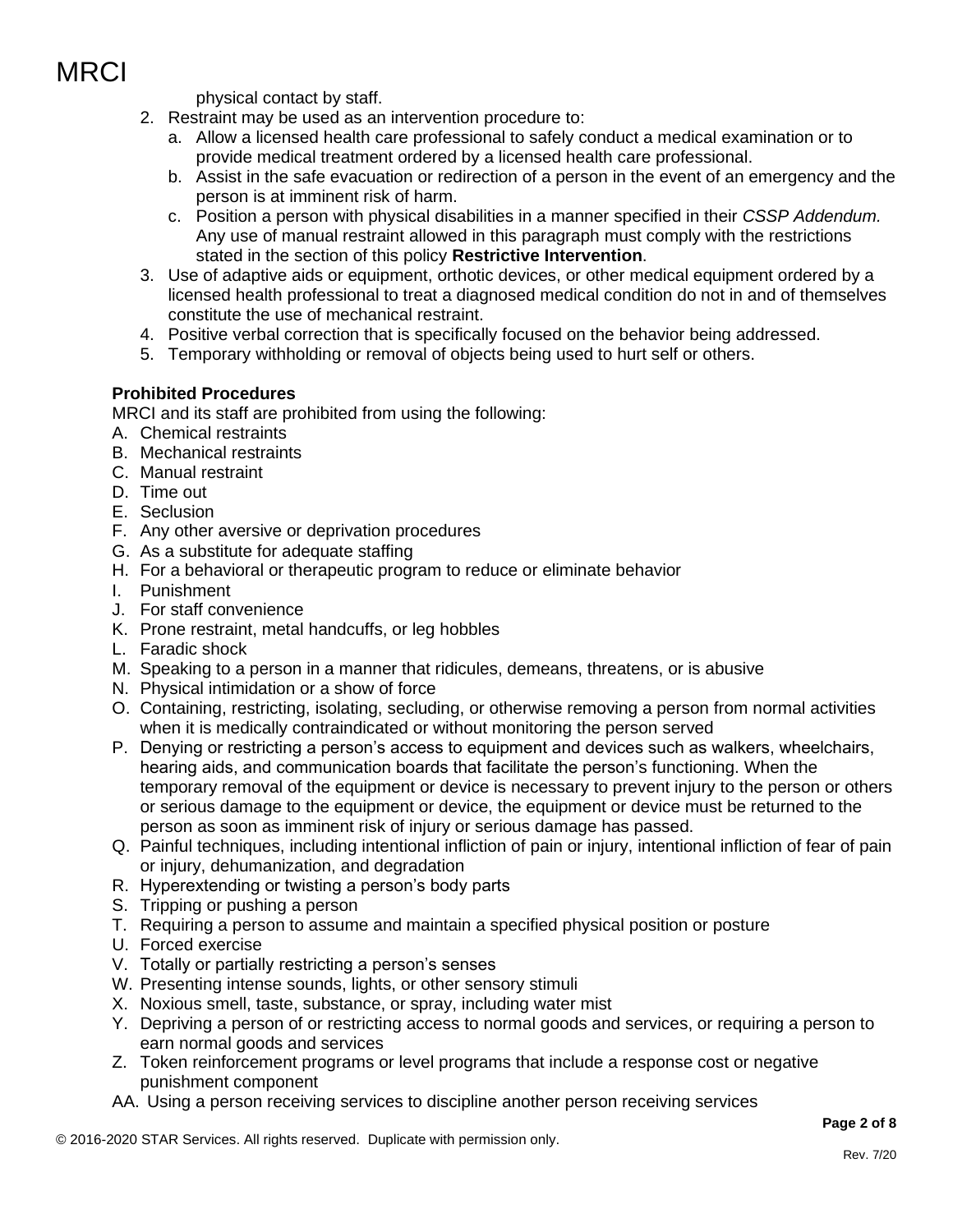- BB. Using an action or procedure which is medically or psychologically contraindicated
- CC. Using an action or procedure that might restrict or obstruct a person's airway or impair breathing, including techniques whereby individuals use their hands or body to place pressure on a person's head, neck, back, chest, abdomen, or joints
- DD. Interfering with a person's legal rights, except as allowed by MN Statutes, section 245D.04, subdivision 3, paragraph (c).

### **Restrictive Intervention**:

A restrictive intervention means prohibited procedures identified in MN Statutes, section 245D.06, subdivision 5; prohibited procedures identified in MN Rules, part 9544.006; and the emergency use of manual restraint.

A restricted procedure must not:

- A. Be implemented with a child in a manner that constitutes sexual abuse, neglect, physical abuse, or mental injury as defined in MN Statutes, chapter 260E. section 626.556, subdivision 2.
- B. Be implemented with an adult in a manner that constitutes abuse or neglect as defined in MN Statutes, section 626.5572, subdivisions 2 or 17.
- C. Be implemented in a manner that violates a person's rights identified in MN Statutes, section 245D.04.
- D. Restrict a person's normal access to a nutritious diet, drinking water, adequate ventilation, necessary medical care, ordinary hygiene facilities, normal sleeping conditions, or necessary clothing, or to any protection required by state licensing standards and federal regulations governing the program.
- E. Deny the person visitation or ordinary contact with legal counsel, a legal representative, or next of kin.
- F. Be used as a substitute for adequate staffing, for the convenience of staff, as punishment, or as a consequence if the person refuses to participate in the treatment of services provided by MRCI.
- G. Use prone restraint (that places a person in a face-down position).
- H. Apply back or chest pressure while a person is in the prone or supine (face-up) position.
- I. Be implemented in a manner that is contraindicated for any of the person's known medical or psychological limitations.

### *Positive Support Transition Plans* **(PSTP)**

MRCI must and will develop a *Positive Support Transition Plan* on forms provided by the Department of Human Services and in the manner directed for a person served who requires intervention in order to maintain safety when it is known that the person's behavior poses an immediate risk of physical harm to self or others. A PSTP must be developed in accordance with MN Statutes, section 245D.06, subdivision 8 and MN Rules, part 9544.0070 for a person who has been subjected to three (3) incidents of EUMR within 90 days or four (4) incidents of EUMR within 180 days. This *Positive Support Transition Plan* will phase out any existing plans for the emergency use or programmatic use of restrictive interventions prohibited under MN Statutes, Chapter 245D and MN Rules, Chapter 9544.

#### **Alternative measures to be used because manual restraints are not allowed in emergencies**

- A. This company does not allow the emergency use of manual restraint; therefore, the following alternative measures must be used by staff to achieve safety when a person's conduct poses an imminent risk of physical harm to self or others and less restrictive strategies have not achieved safety.
	- 1. Staff will continue to utilize the positive support strategies as defined in the **Positive support strategies** section listed above.
	- 2. If other persons served are in the immediate area of the person whose conduct poses an imminent risk of physical harm, staff will ask other persons to leave the area to another area of safety. If a person served is unable to leave the area independently, staff will provide the minimum necessary physical assistance to guide the person to safety.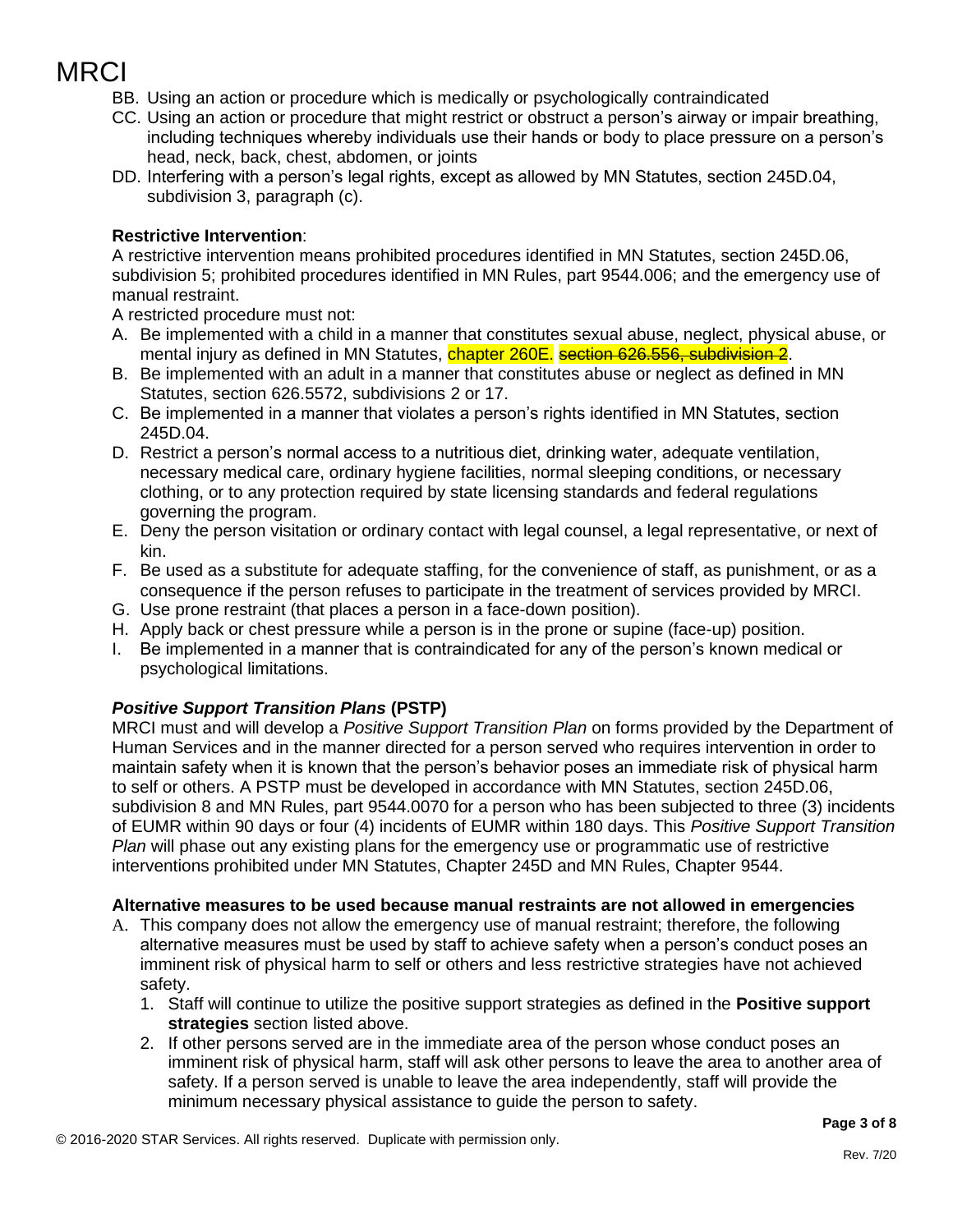- 3. Objects, that may potentially be used by the person that may be used which would increase the risk of physical harm, will be removed until the person is calm and then immediately returned. These objects may include sharps, fragile items, working implements, etc.
- 4. If the person's conduct continues to pose an imminent risk of physical harm to self or others, staff will call the mental health crisis line or mental health crisis intervention team (if available for the person) and follow any directions provided to them.
- 5. If no other positive strategy or alternative measure was effective in de-escalating the person's behavior, staff will contact "911" for assistance.
- 6. While waiting for law enforcement to arrive, staff will continue to offer the alternative measures listed here, if it remains safe to do so.

### **Emergency use of manual restraint**

- A. If the positive support strategies were not effective in de-escalating or eliminating the person's behavior, emergency use of manual restraint may be necessary. To use emergency use of manual restraint, the following conditions must be met:
	- 1. Immediate intervention must be needed to protect the person or others from imminent risk of physical harm.
	- 2. The type of manual restraint used must be the least restrictive intervention to eliminate the immediate risk of harm and effectively achieve safety.
	- 3. The manual restraint must end when the threat of harm ends.
- B. The following conditions, on their own, are not conditions for emergency use of manual restraint:
	- 1. The person is engaging in property destruction that does not cause imminent risk of physical harm.
	- 2. The person is engaging in verbal aggression with staff or others.
	- 3. A person's refusal to receive or participate in treatment of programming.
- C. If a person's licensed health care professional or mental health professional has determined that a manual restraint would be medically or psychologically contraindicated, MRCI will not use a manual restraint to eliminate the immediate risk of harm and effectively achieve safety. This statement of whether or not a manual restraint would be medically or psychologically contraindicated will be completed as part of service initiation planning.

### **Monitoring of emergency use of manual restraint**

- A. Each single incident of emergency use of manual restraint must be monitored and reported separately. For this understanding, an incident of emergency use of manual restraint is a single incident when the following conditions have been met:
	- 1. After implementing the manual restraint, staff attempt to release the person at the moment staff believe the person's conduct no longer poses an imminent risk of physical harm to self or others and less restrictive strategies can be implemented to maintain safety.
	- 2. Upon the attempt to release the restraint, the person's behavior immediately re-escalates and staff must immediately re-implement the restraint in order to maintain safety.
- B. During an emergency use of manual restraint, MRCI will monitor a person's health and safety. Staff monitoring the manual restraint procedure will not be the staff implementing the procedure, when possible. A monitoring form will be completed by the staff person for each incident of emergency use of manual restraint to ensure:
	- 1. Only manual restraints allowed according to this policy are implemented.
	- 2. Manual restraints that have been determined to be contraindicated for a person are not implemented with that person.
	- 3. Allowed manual restraints are implemented only by staff trained in their use.
	- 4. The restraint is being implemented properly as required.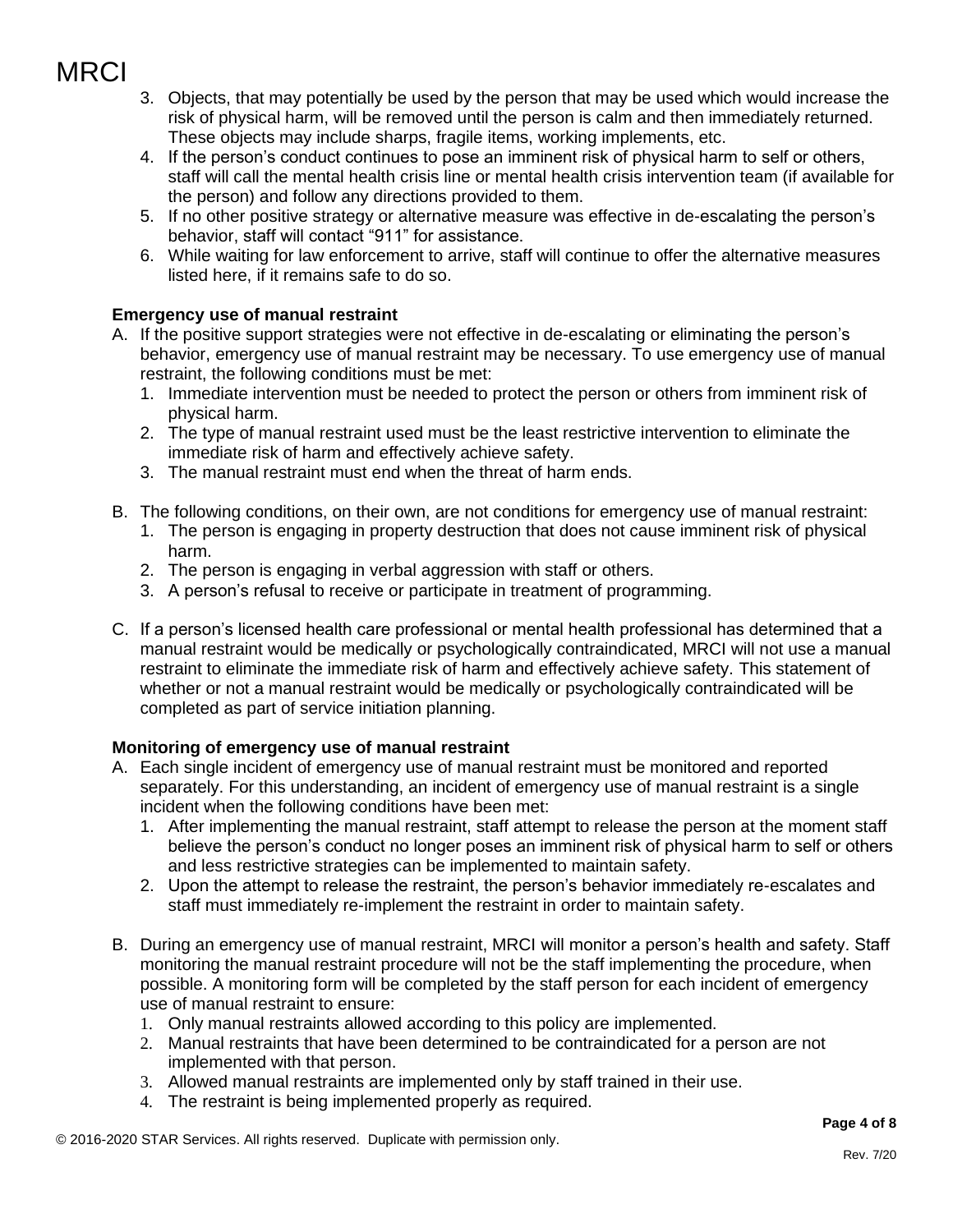5. The mental, physical, and emotional condition of the person who is being manually restrained is being assessed and intervention is provided when necessary to maintain the person's health and safety and prevent injury to the person, staff involved, or others involved.

### **Reporting of emergency use of manual restraint**

- A. Reporting of the incident of emergency use of manual restraint will be completed according to the following process and will contain all required information per MN Statutes, sections 245D.06, subdivision 1 and 245D.061, subdivision 5.
- B. Within 24 hours of the emergency use of manual restraint, MRCI will make a verbal report regarding the incident to the legal representative or designated emergency contact and case manager. If other persons served were involved in the incident, MRCI will not disclose any personally identifiable information about any other person when making the report unless MRCI has the consent of the person.
- C. Within three (3) calendar days of the emergency use of manual restraint, the staff who implemented the emergency use of manual restraint will report, in writing, to the Designated Coordinator and/or Designated Manager the following information:
	- 1. The staff and person(s) served who were involved in the incident leading up to the emergency use of manual restraint.
	- 2. A description of the physical and social environment, including who was present before and during the incident leading up to the emergency use of manual restraint.
	- 3. A description of what less restrictive alternative measures were attempted to de-escalate the incident and maintain safety before the manual restraint was implemented. This description must identify the when, how, and how long the alternative measures were attempted before the manual restraint was implemented.
	- 4. A description of the mental, physical, and emotional condition of the person who was restrained, and other persons involved in the incident leading up to, during, and following the manual restraint.
	- 5. Whether there was any injury to the person who was restrained or other persons involved, including staff, before or as a result of the manual restraint use.
	- 6. Whether there was a debriefing with the staff, and, if not contraindicated, with the person who was restrained and other persons who were involved in or who witnessed the restraint, following the incident. The outcome of the debriefing will be clearly documented and if the debriefing could not occur at the time of the incident, the report will identify whether a debriefing is planned in the future.
- D. Within five (5) working days of the emergency use of manual restraint, the Designated Manager will complete and document an internal review of each report of emergency use of manual restraint. The internal review will include an evaluation of whether:
	- 1. The person's served service and support strategies developed according to MN Statutes, sections 245D.07 and 245D.071 need to be revised.
	- 2. Related policies and procedures were followed.
	- 3. The policies and procedures were adequate.
	- 4. There is a need for additional staff training.
	- 5. The reported event is similar to past events with the persons, staff, or the services involved.
	- 6. There is a need for corrective action by MRCI to protect the health and safety of the person(s) served.
- E. Based upon the results of the internal review, MRCI will develop, document, and implement a corrective action plan for the program designed to correct current lapses and prevent future lapses in performance by the individuals or MRCI, if any. The Designated Manager will ensure that the

**Page 5 of 8**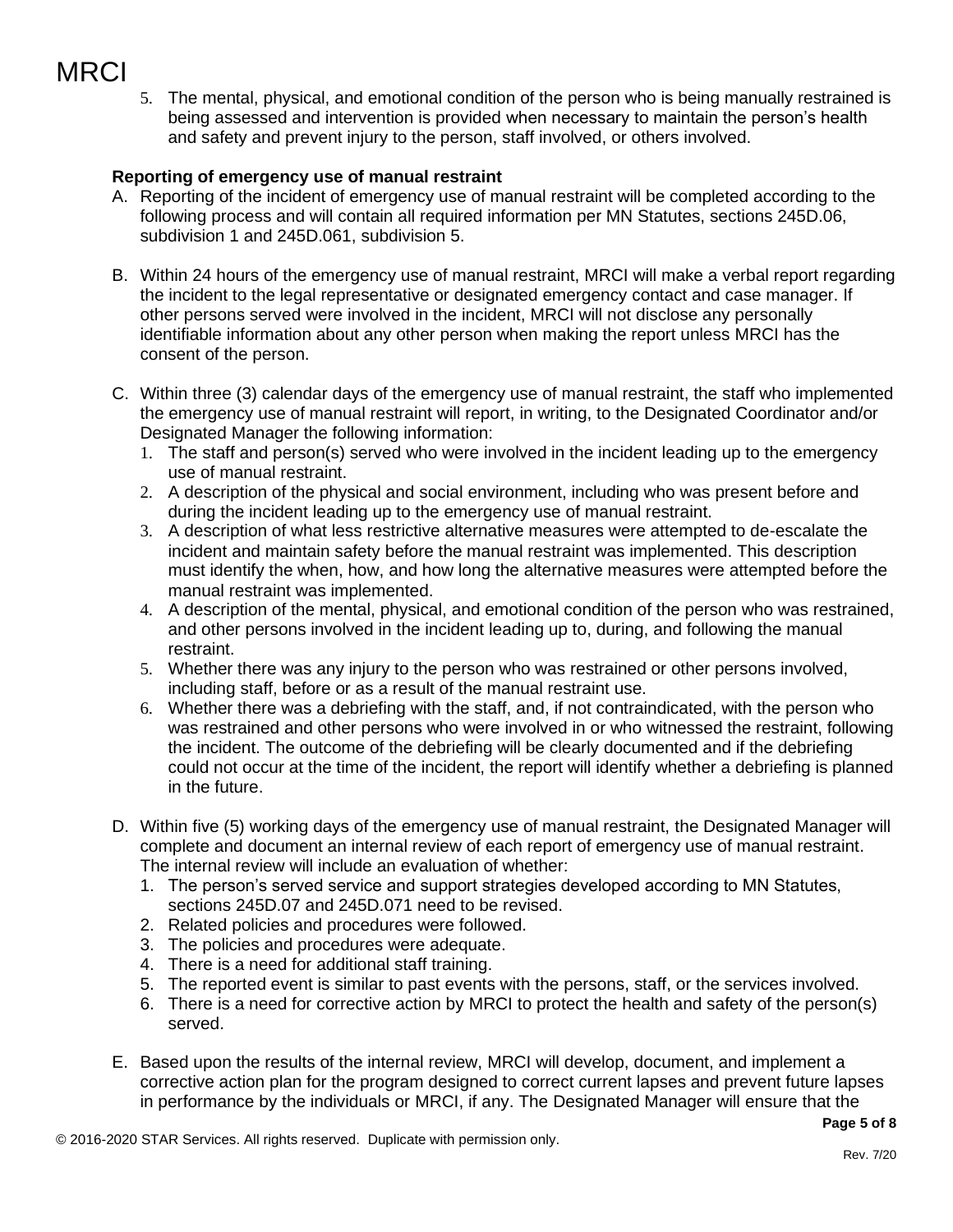corrective action plan, if any, must be implemented within 30 days of the internal review being completed.

- F. Within five (5) working days after the completion of the internal review, the Designated Coordinator and/or Designated Manager will consult with the person's expanded support team following the emergency use of manual restraint. The purpose of this consultation is to:
	- 1. Discuss the incident and to define the antecedent or event that gave rise to the behavior resulting in the manual restraint and identify the perceived function the behavior served.
	- 2. Determine whether the person's served *Coordinated Service and Support Plan Addendum*  needs to be revised to positively and effectively help the person maintain stability and to reduce or eliminate future occurrences requiring emergency use of manual restraint.
- G. Within five (5) working dates of the expanded support team review, the Designated Coordinator and/or Designated Manager will submit, using the DHS online *Behavioral Intervention Reporting Form* (DHS-5148-ENG-1), the following information to the Department of Human Services and the Office of the Ombudsman for Mental Health and Developmental Disabilities:
	- 1. The report of the emergency use of manual restraint.
	- 2. The internal review and corrective action plan, if any.
	- 3. The written summary of the expanded support team's discussion and decision.
- H. The following written information will be maintained in the person's service recipient record:
	- 1. The report of an emergency use of manual restraint incident that includes:
		- a. Reporting requirements by the staff who implemented the restraint
		- b. The internal review of emergency use of manual restraint and the corrective action plan, with information about implementation of correction within 30 days, if any
		- c. The written summary of the expanded support team's discussion and decision
		- d. The notifications to the expanded support team, the Department of Human Services, and the MN Office of the Ombudsman for Mental Health and Developmental Disabilities
	- 2. The PDF version of the completed and submitted DHS online *Behavioral Intervention Reporting Form* (DHS-5148-ENG-1). An email of this PDF version of the *Behavioral Intervention Reporting Form* will be sent to the MN-ITS mailbox assigned to the license holder.

### **Staff training requirements**

- A. MRCI recognizes the importance of having qualified and knowledgeable staff that are competently trained to uphold the rights of persons served and to protect persons' health and safety. All staff will receive orientation and annual training according to MN Statutes, section 245D.09, subdivisions 4, 4a, and 5. Orientation training will occur within the first 60 days of hire and annual training will occur within a period of 12 months.
- B. Within 60 calendar days of hire, MRCI provides orientation on:
	- 1. The safe and correct use of manual restraint on an emergency basis according to the requirements in section 245D.061 or successor provisions, and what constitutes the use of restraints, time out, and seclusion, including chemical restraint; and
	- 2. Staff responsibilities related to prohibited procedures under section 245D.06, subdivision 5, MN Rules, part 9544.0060, or successor provisions, why such procedures are not effective for reducing or eliminating symptoms or undesired behavior, and why such procedures are not safe.
- C. Before staff may implement an emergency use of manual restraint, and in addition to the training on this policy and procedure and the orientation and annual training requirements, staff must receive training on emergency use of manual restraints that incorporates the following topics:
	- 1. Alternatives to manual restraint procedures including techniques to identify events and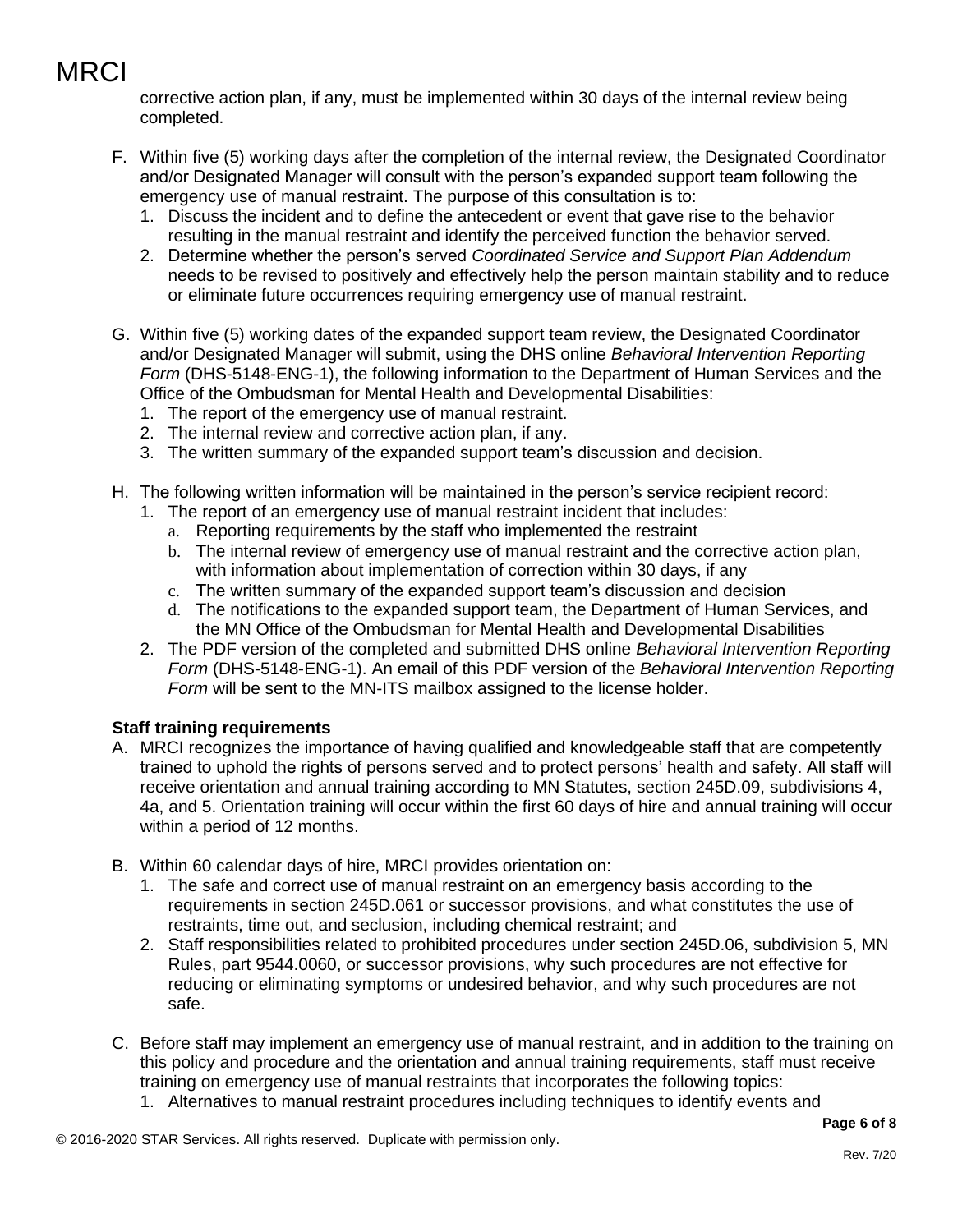environmental factors that may escalate conduct that poses an imminent risk of physical harm to self or others.

- 2. De-escalation methods, positive support strategies, and how to avoid power struggles
- 3. Simulated experiences of administering and receiving manual restraint procedures allowed by MRCI on an emergency basis
- 4. How to properly identify thresholds for implementing and ceasing restrictive procedures
- 5. How to recognize, monitor, and respond to the person's physical signs of distress including positional asphyxia
- 6. The physiological and psychological impact on the person and the staff when restrictive procedures are used
- 7. The communicative intent of behaviors
- 8. Relationship building.
- D. For staff that are responsible to develop, implement, monitor, supervise, or evaluate positive support strategies, *Positive Support Transition Plans*, or *Emergency Use of Manual Restraint*, the staff must complete a minimum of eight (8) hours of core training from qualified individuals prior to assuming these responsibilities. Core training must include the following:
	- a. De-escalation techniques and their value
	- b. Principles of person-centered service planning and delivery and how they apply to direct support services provided by staff
	- c. Principles of positive support strategies such as positive behavior supports, the relationship between staff interactions with the person and the person's behavior, and the relationship between the person's environment and the person's behavior
	- d. What constitutes the use of restraint, including chemical restraint, time out, and seclusion
	- e. The safe and correct use of manual restraint on an emergency basis, according to MN Statutes, section 245D.061
	- f. Staff responsibilities related to prohibited procedures under MN Statutes, section 245D.06, subdivision 5; why the procedures are not effective for reducing or eliminating symptoms or interfering behavior; and why the procedures are not safe
	- g. Staff responsibilities related to restricted and permitted actions and procedure according to MN Statutes, section 245D.06, subdivisions 6 and 7
	- h. Situations in which staff must contact 911 services in response to an imminent risk of harm to the person or others
	- i. Procedures and forms staff must use to monitor and report use of restrictive interventions that are part of a *Positive Support Transition Plan*
	- j. Procedures and requirements for notifying members of the person's expanded support team after the use of a restrictive intervention with the person
	- k. Understanding of the person as a unique individual and how to implement treatment plans and responsibilities assigned to the license holder
	- l. Cultural competence
	- m. Personal staff accountability and staff self-care after emergencies.
- E. Staff who develop positive support strategies, license holders, executives, managers, and owners in non-clinical roles, must complete a minimum of four (4) hours of additional training. Functionspecific training must be completed on the following:
	- a. Functional behavior assessment
	- b. How to apply person-centered planning
	- c. How to design and use data systems to measure effectiveness of care
	- d. Supervision, including how to train, coach, and evaluate staff and encourage effective communication with the person and the person's support team.
- F. License holders, executives, managers, and owners in non-clinical roles must complete a minimum

**Page 7 of 8**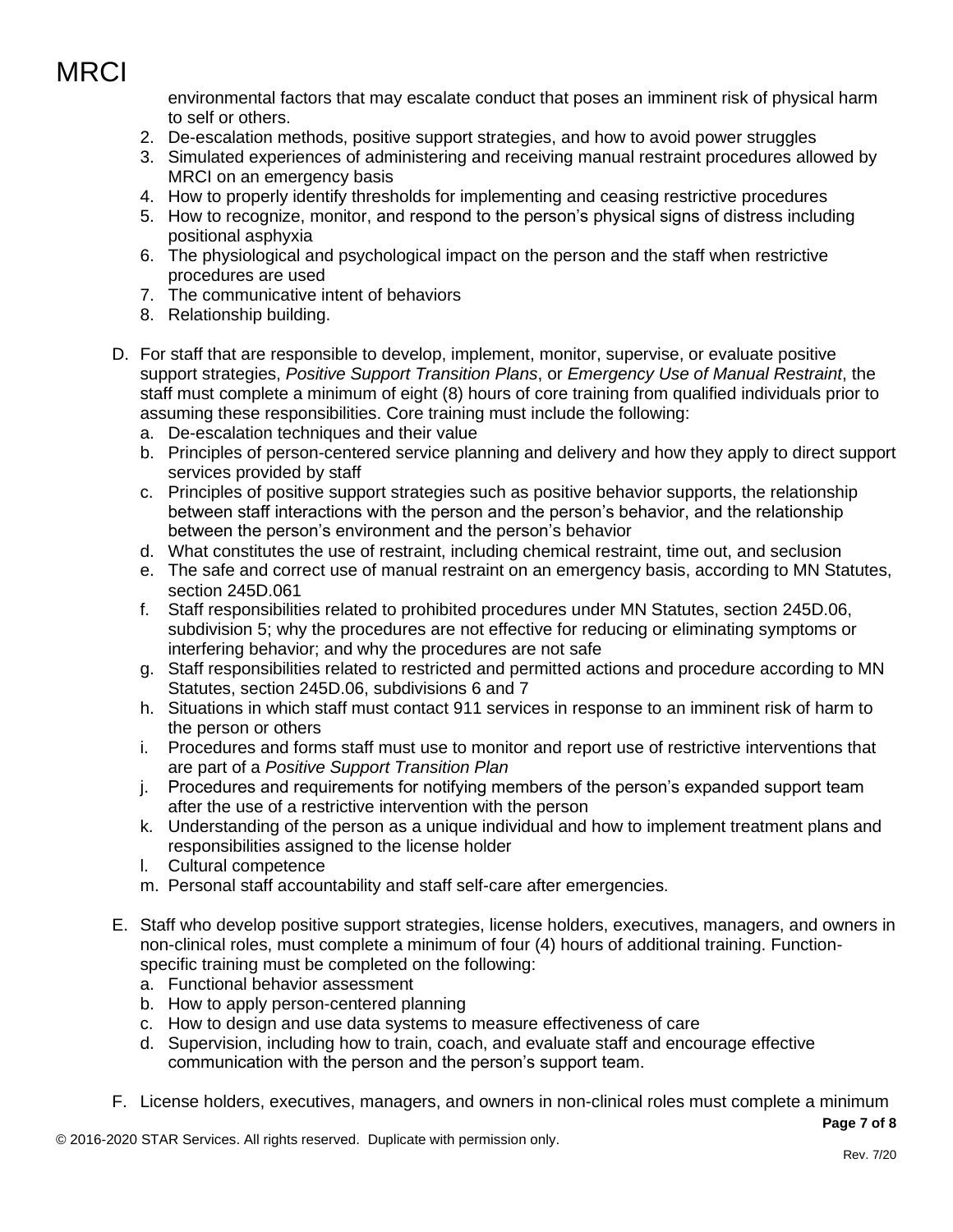of two (2) hours of additional training. Function-specific training must be completed on the following:

- a. How to include staff in organizational decisions
- b. Management of the organization based upon person-centered thinking and practices and how to address person-centered thinking and practices in the organization
- c. Evaluation of organizational training as it applies to the measurement of behavior change and improved outcomes for persons receiving services.
- G. Annually, staff must complete four (4) hours of refresher training covering each of the training topics listed in items D, E, and F above.
- H. For each staff, the license holder must document, in the personnel record, completion of core training, function-specific training, and competency testing or assessment. Documentation must include the following:
	- a. Date of training
	- b. Testing or assessment completion
	- c. Number of training hours per subject area
	- d. Name and qualifications of the trainer or instructor.
- I. The license holder must verify and maintain evidence of staff qualifications in the personnel record. The documentation must include the following:
	- a. Education and experience qualifications relevant to the staff's scope of practice, responsibilities assigned to the staff, and the needs of the general population of persons served by the program; and
	- b. Professional licensure, registration, or certification, when applicable.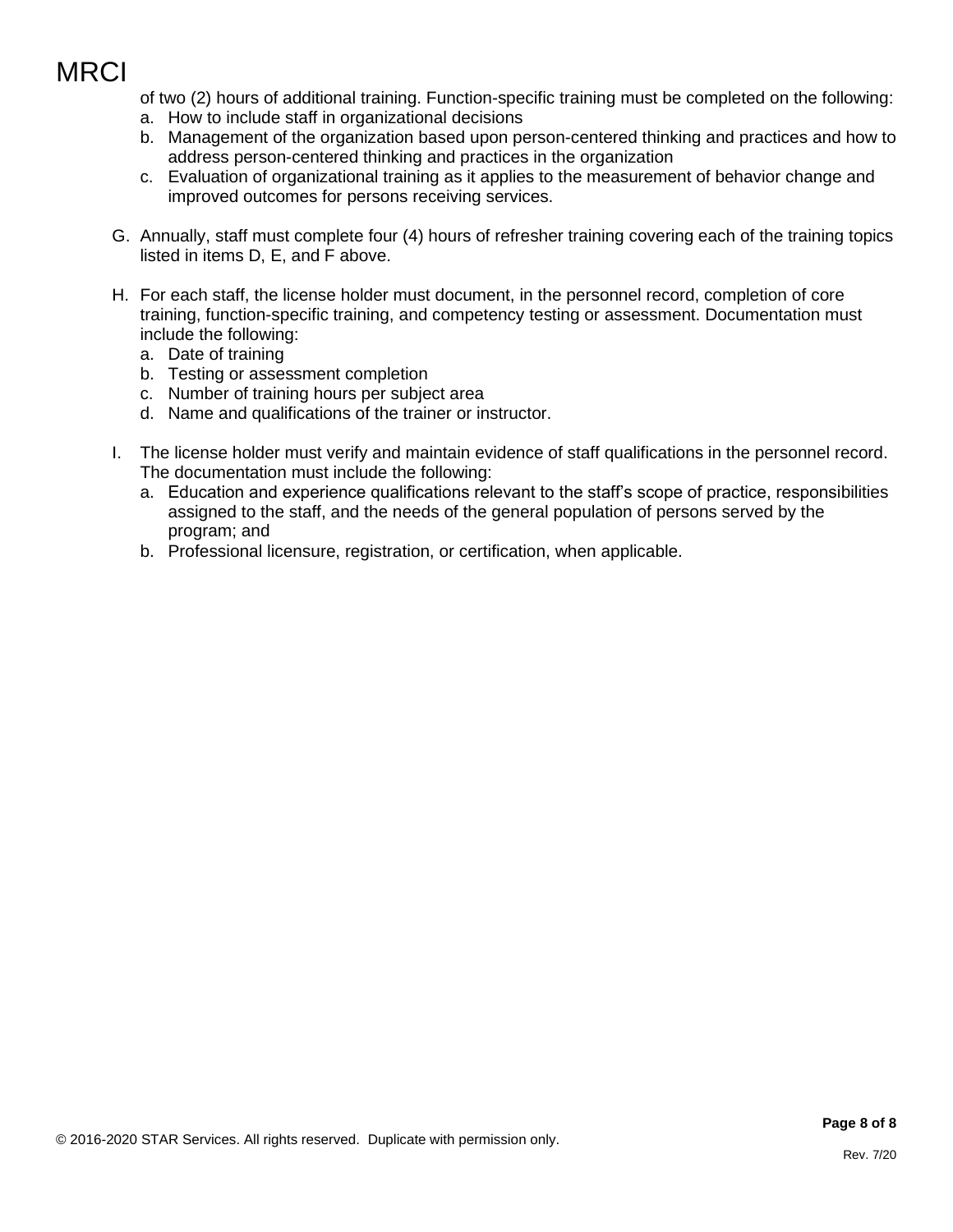- a. Allow a licensed health care professional to safely conduct a medical examination or to provide medical treatment ordered by a licensed health care professional.
- b. Assist in the safe evacuation or redirection of a person in the event of an emergency and the person is at imminent risk of harm.
- c. Position a person with physical disabilities in a manner specified in their *CSSP Addendum.* Any use of manual restraint allowed in this paragraph must comply with the restrictions stated in the section of this policy **Restrictive Intervention.**
- 3. Use of adaptive aids or equipment, orthotic devices, or other medical equipment ordered by a licensed health professional to treat a diagnosed medical condition do not in and of themselves constitute the use of mechanical restraint.
- 4. Positive verbal correction that is specifically focused on the behavior being addressed.
- 5. Temporary withholding or removal of objects being used to hurt self or others.

### **Prohibited Procedures**

MRCI and its staff are prohibited from using the following:

- A. Chemical restraints
- B. Mechanical restraints
- C. Manual restraint
- D. Time out
- E. Seclusion
- F. Any other aversive or deprivation procedures
- G. As a substitute for adequate staffing
- H. For a behavioral or therapeutic program to reduce or eliminate behavior
- I. Punishment
- J. For staff convenience
- K. Prone restraint, metal handcuffs, or leg hobbles
- L. Faradic shock
- M. Speaking to a person in a manner that ridicules, demeans, threatens, or is abusive
- N. Physical intimidation or a show of force
- O. Containing, restricting, isolating, secluding, or otherwise removing a person from normal activities when it is medically contraindicated or without monitoring the person served
- P. Denying or restricting a person's access to equipment and devices such as walkers, wheelchairs, hearing aids, and communication boards that facilitate the person's functioning. When the temporary removal of the equipment or device is necessary to prevent injury to the person or others or serious damage to the equipment or device, the equipment or device must be returned to the person as soon as imminent risk of injury or serious damage has passed.
- Q. Painful techniques, including intentional infliction of pain or injury, intentional infliction of fear of pain or injury, dehumanization, and degradation
- R. Hyperextending or twisting a person's body parts
- S. Tripping or pushing a person
- T. Requiring a person to assume and maintain a specified physical position or posture
- U. Forced exercise
- V. Totally or partially restricting a person's senses
- W. Presenting intense sounds, lights, or other sensory stimuli
- X. Noxious smell, taste, substance, or spray, including water mist
- Y. Depriving a person of or restricting access to normal goods and services, or requiring a person to earn normal goods and services
- Z. Token reinforcement programs or level programs that include a response cost or negative punishment component
- AA. Using a person receiving services to discipline another person receiving services
- BB. Using an action or procedure which is medically or psychologically contraindicated
- CC. Using an action or procedure that might restrict or obstruct a person's airway or impair breathing,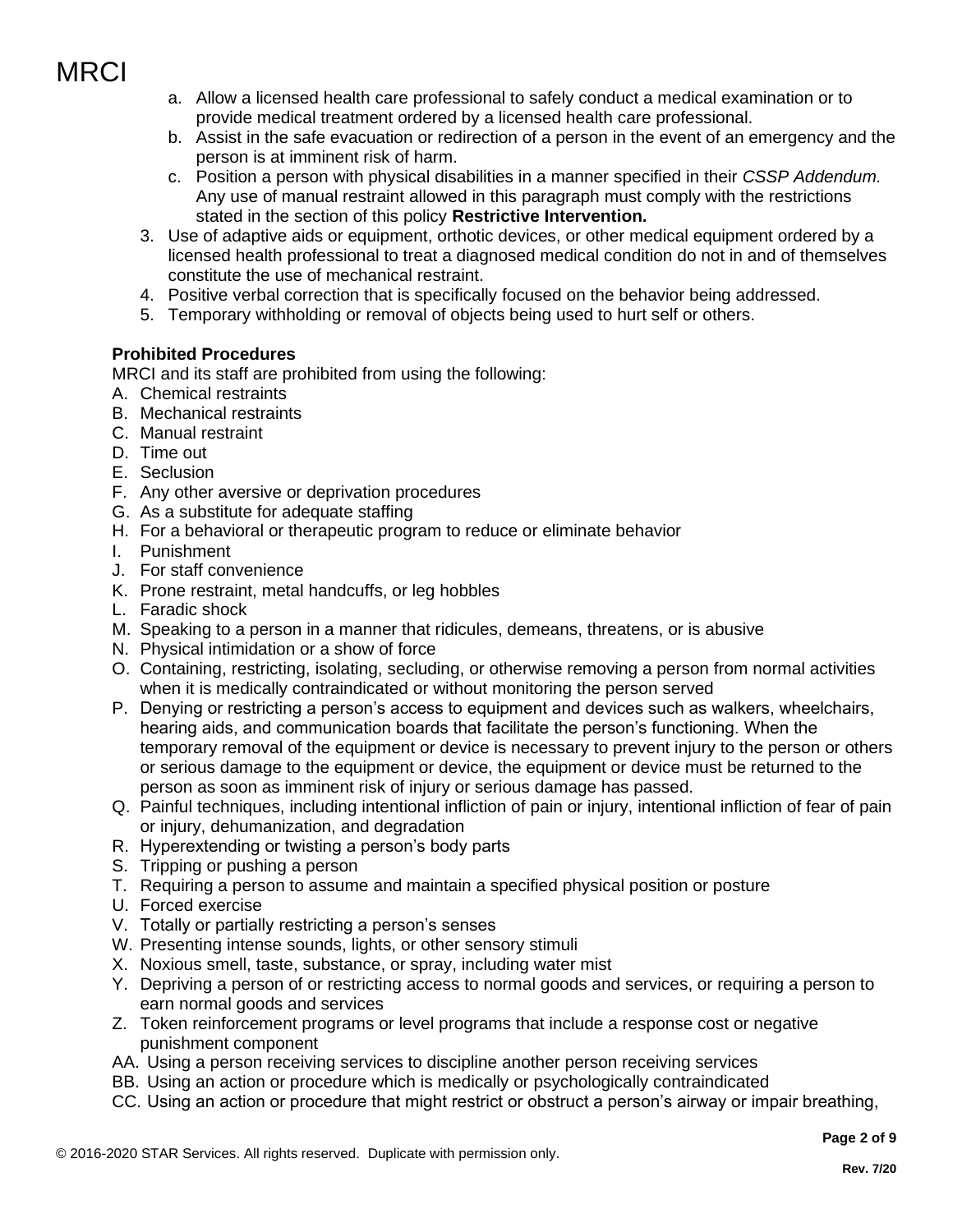including techniques whereby individuals use their hands or body to place pressure on a person's head, neck, back, chest, abdomen, or joints

DD. Interfering with a person's legal rights, except as allowed by MN Statutes, section 245D.04, subdivision 3, paragraph (c).

### **Restrictive Intervention**:

A restrictive intervention means prohibited procedures identified in MN Statutes, section 245D.06, subdivision 5; prohibited procedures identified in MN Rules, part 9544.006; and the emergency use of manual restraint.

A restricted procedure must not:

- A. Be implemented with a child in a manner that constitutes sexual abuse, neglect, physical abuse, or mental injury as defined in MN Statutes, chapter 260E. section 626.556, subdivision 2.
- B. Be implemented with an adult in a manner that constitutes abuse or neglect as defined in MN Statutes, section 626.5572, subdivisions 2 or 17.
- C. Be implemented in a manner that violates a person's rights identified in MN Statutes, section 245D.04.
- D. Restrict a person's normal access to a nutritious diet, drinking water, adequate ventilation, necessary medical care, ordinary hygiene facilities, normal sleeping conditions, or necessary clothing, or to any protection required by state licensing standards and federal regulations governing the program.
- E. Deny the person visitation or ordinary contact with legal counsel, a legal representative, or next of kin.
- F. Be used as a substitute for adequate staffing, for the convenience of staff, as punishment, or as a consequence if the person refuses to participate in the treatment of services provided by MRCI.
- G. Use prone restraint (that places a person in a face-down position).
- H. Apply back or chest pressure while a person is in the prone or supine (face-up) position.
- I. Be implemented in a manner that is contraindicated for any of the person's known medical or psychological limitations.

### *Positive Support Transition Plans* **(PSTP)**

MRCI must and will develop a *Positive Support Transition Plan* on forms provided by the Department of Human Services and in the manner directed for a person served who requires intervention in order to maintain safety when it is known that the person's behavior poses an immediate risk of physical harm to self or others. A PSTP must be developed in accordance with MN Statutes, section 245D.06, subdivision 8 and MN Rules, part 9544.0070 for a person who has been subjected to three (3) incidents of EUMR within 90 days or four (4) incidents of EUMR within 180 days. This *Positive Support Transition Plan* will phase out any existing plans for the emergency use or programmatic use of restrictive interventions prohibited under MN Statutes, Chapter 245D and MN Rules, Chapter 9544.

### **Emergency use of manual restraint (EUMR)**

- A. If the positive support strategies were not effective in de-escalating or eliminating the person's behavior, emergency use of manual restraint may be necessary. To use emergency use of manual restraint, the following conditions must be met:
	- 1. Immediate intervention must be needed to protect the person or others from imminent risk of physical harm.
	- 2. The type of manual restraint used must be the least restrictive intervention to eliminate the immediate risk of harm and effectively achieve safety.
	- 3. The manual restraint must end when the threat of harm ends.
- B. The following conditions, on their own, are not conditions for emergency use of manual restraint:
	- 1. The person is engaging in property destruction that does not cause imminent risk of physical harm.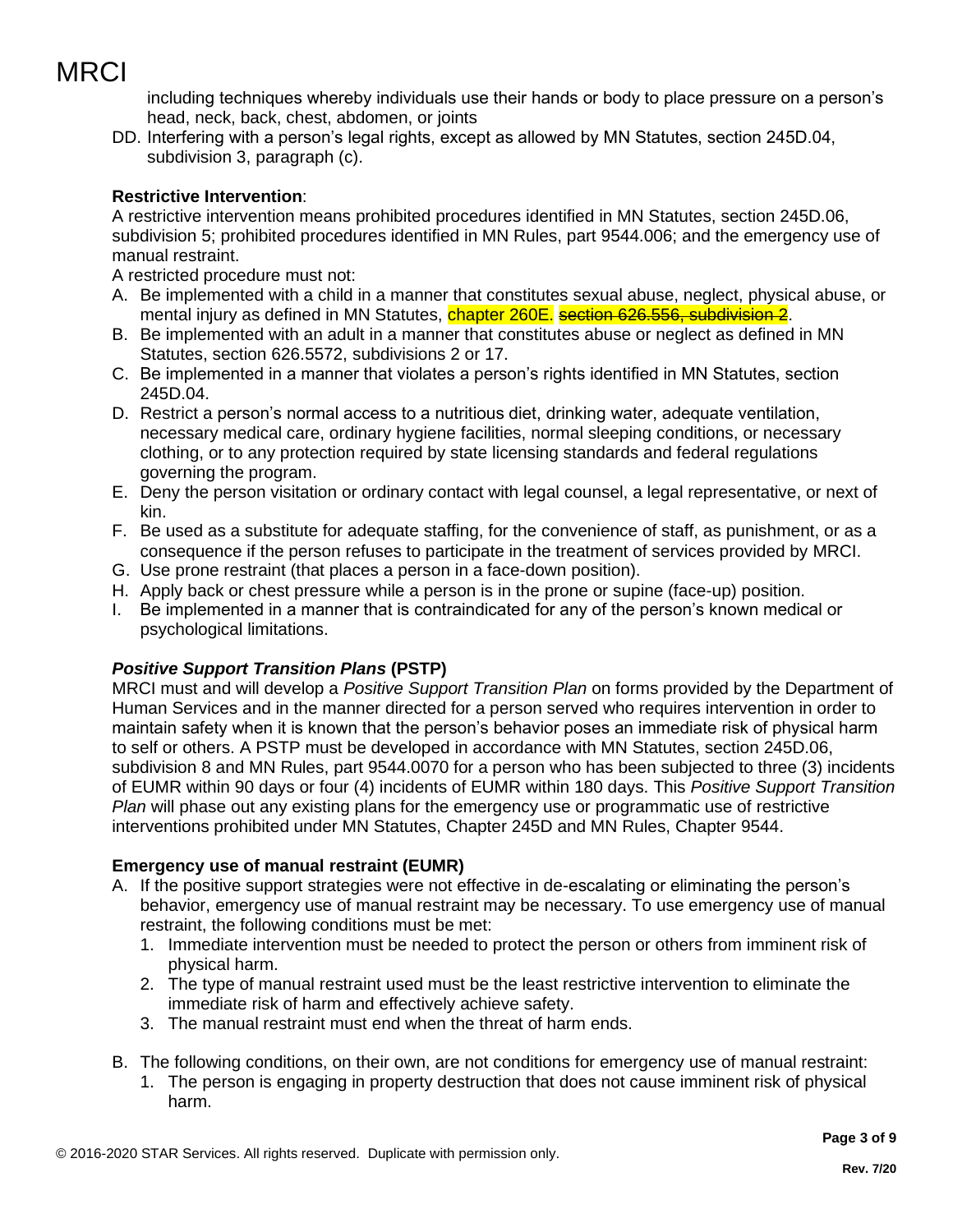- 2. The person is engaging in verbal aggression with staff or others.
- 3. A person's refusal to receive or participate in treatment of programming.
- C. **The company allows certain types of manual restraints which may be used by staff on an emergency basis**. **Detailed instructions on the safe and correct implementation of these allowed manual restraint procedures are included at the end of this policy**. These allowed manual restraints include the following:
	- 1. Physical escort/walking: Stages 1 and 2
	- 2. Arm restraint/one staff person standing: 1 arm and 2 arm
	- 3. Arm restraint/one staff person sitting: 1 arm and 2 arm
- D. If a person's licensed health care professional or mental health professional has determined that a manual restraint would be medically or psychologically contraindicated, MRCI will not use a manual restraint to eliminate the immediate risk of harm and effectively achieve safety. This statement of whether or not a manual restraint would be medically or psychologically contraindicated will be completed as part of service initiation planning.

#### **Monitoring of emergency use of manual restraint**

- A. Each single incident of emergency use of manual restraint must be monitored and reported separately. For this understanding, an incident of emergency use of manual restraint is a single incident when the following conditions have been met:
	- 1. After implementing the manual restraint, staff attempt to release the person at the moment staff believe the person's conduct no longer poses an imminent risk of physical harm to self or others and less restrictive strategies can be implemented to maintain safety.
	- 2. Upon the attempt to release the restraint, the person's behavior immediately re-escalates and staff must immediately re-implement the restraint in order to maintain safety.
- B. During an emergency use of manual restraint, MRCI will monitor a person's health and safety. Staff monitoring the manual restraint procedure will not be the staff implementing the procedure, when possible. A monitoring form will be completed by the staff person for each incident of emergency use of manual restraint to ensure:
	- 1. Only manual restraints allowed according to this policy are implemented.
	- 2. Manual restraints that have been determined to be contraindicated for a person are not implemented with that person.
	- 3. Allowed manual restraints are implemented only by staff trained in their use.
	- 4. The restraint is being implemented properly as required.
	- 5. The mental, physical, and emotional condition of the person who is being manually restrained is being assessed and intervention is provided when necessary to maintain the person's health and safety and prevent injury to the person, staff involved, or others involved.

#### **Reporting of emergency use of manual restraint**

- A. Reporting of the incident of emergency use of manual restraint will be completed according to the following process and will contain all required information per MN Statutes, sections 245D.06, subdivision 1 and 245D.061, subdivision 5.
- B. Within 24 hours of the emergency use of manual restraint, MRCI will make a verbal report regarding the incident to the legal representative or designated emergency contact and case manager. If other persons served were involved in the incident, MRCI will not disclose any personally identifiable information about any other person when making the report unless MRCI has the consent of the person.
- C. Within three (3) calendar days of the emergency use of manual restraint, the staff who implemented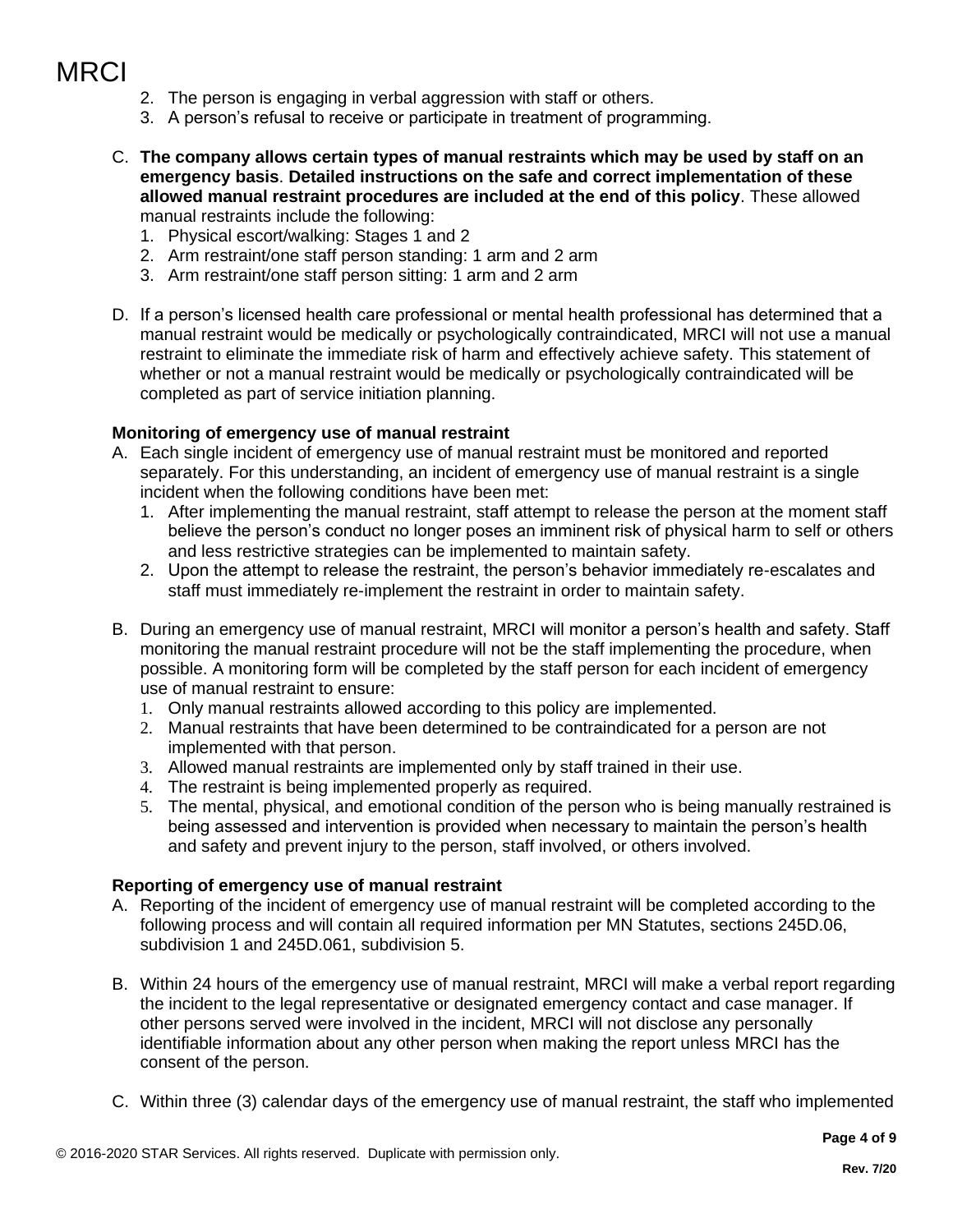the emergency use of manual restraint will report, in writing, to the Designated Coordinator and/or Designated Manager the following information:

- 1. The staff and person(s) served who were involved in the incident leading up to the emergency use of manual restraint.
- 2. A description of the physical and social environment, including who was present before and during the incident leading up to the emergency use of manual restraint.
- 3. A description of what less restrictive alternative measures were attempted to de-escalate the incident and maintain safety before the manual restraint was implemented. This description must identify the when, how, and how long the alternative measures were attempted before the manual restraint was implemented.
- 4. A description of the mental, physical, and emotional condition of the person who was restrained, and other persons involved in the incident leading up to, during, and following the manual restraint.
- 5. Whether there was any injury to the person who was restrained or other persons involved, including staff, before or as a result of the manual restraint use.
- 6. Whether there was a debriefing with the staff, and, if not contraindicated, with the person who was restrained and other persons who were involved in or who witnessed the restraint, following the incident. The outcome of the debriefing will be clearly documented and if the debriefing could not occur at the time of the incident, the report will identify whether a debriefing is planned in the future.
- D. Within five (5) working days of the emergency use of manual restraint, the Designated Manager will complete and document an internal review of each report of emergency use of manual restraint. The internal review will include an evaluation of whether:
	- 1. The person's served service and support strategies developed according to MN Statutes, sections 245D.07 and 245D.071 need to be revised.
	- 2. Related policies and procedures were followed.
	- 3. The policies and procedures were adequate.
	- 4. There is a need for additional staff training.
	- 5. The reported event is similar to past events with the persons, staff, or the services involved.
	- 6. There is a need for corrective action by MRCI to protect the health and safety of the person(s) served.
- E. Based upon the results of the internal review, MRCI will develop, document, and implement a corrective action plan for the program designed to correct current lapses and prevent future lapses in performance by the individuals or MRCI, if any. The Designated Manager will ensure that the corrective action plan, if any, must be implemented within 30 days of the internal review being completed.
- F. Within five (5) working days after the completion of the internal review, the Designated Coordinator and/or Designated Manager will consult with the person's expanded support team following the emergency use of manual restraint. The purpose of this consultation is to:
	- 1. Discuss the incident and to define the antecedent or event that gave rise to the behavior resulting in the manual restraint and identify the perceived function the behavior served.
	- 2. Determine whether the person's served *CSSP Addendum* needs to be revised to positively and effectively help the person maintain stability and to reduce or eliminate future occurrences requiring emergency use of manual restraint.
- G. Within five (5) working dates of the expanded support team review, the Designated Coordinator and/or Designated Manager will submit, using the DHS online *Behavioral Intervention Reporting Form* (DHS-5148-ENG-1), the following information to the Department of Human Services and the Office of the Ombudsman for Mental Health and Developmental Disabilities: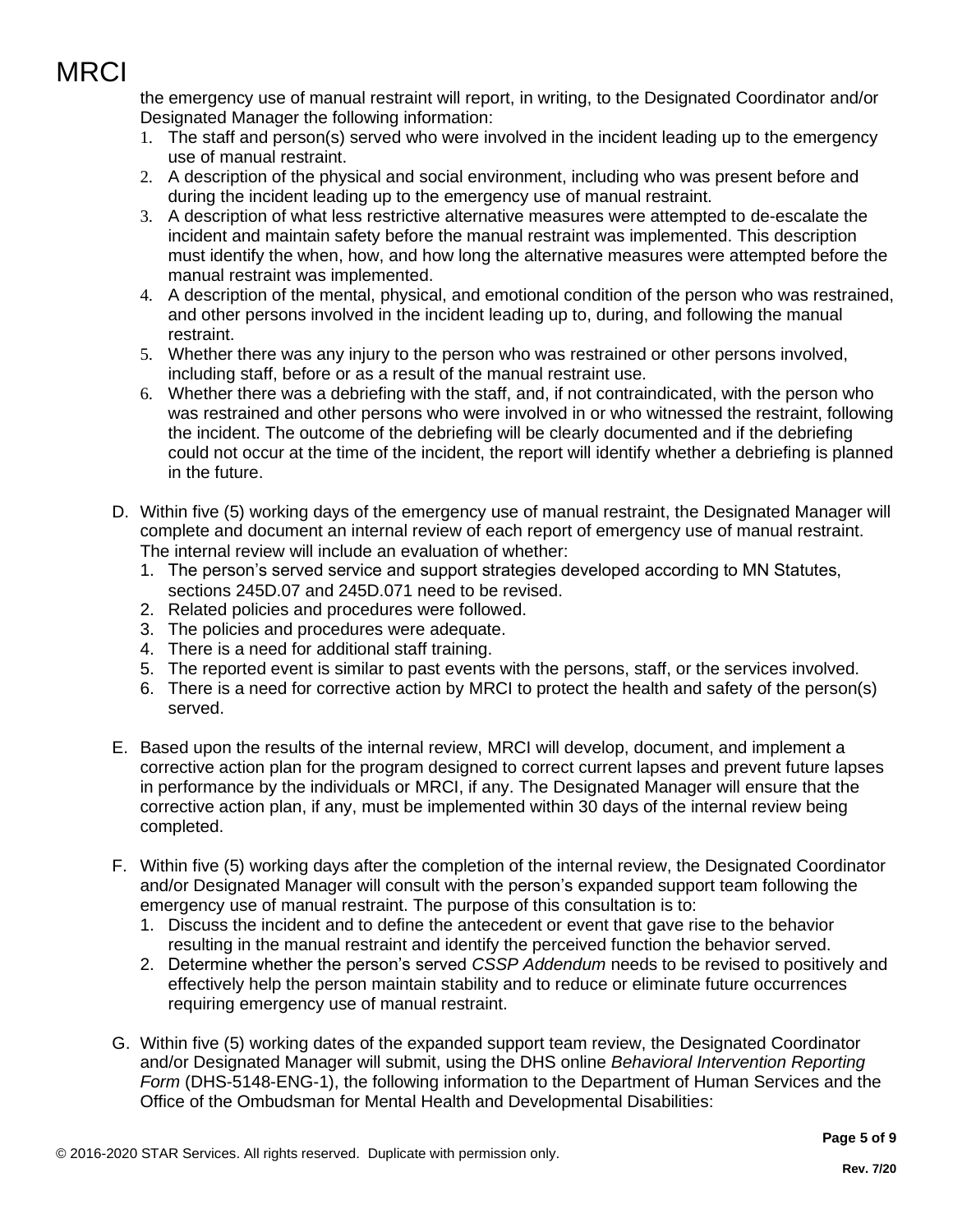- 1. The report of the emergency use of manual restraint.
- 2. The internal review and corrective action plan, if any.
- 3. The written summary of the expanded support team's discussion and decision.

### H. The following written information will be maintained in the person's service recipient record:

- 1. The report of an emergency use of manual restraint incident that includes:
	- a. Reporting requirements by the staff who implemented the restraint
	- b. The internal review of emergency use of manual restraint and the corrective action plan, with information about implementation of correction within 30 days, if any
	- c. The written summary of the expanded support team's discussion and decision
	- d. The notifications to the expanded support team, the Department of Human Services, and the MN Office of the Ombudsman for Mental Health and Developmental Disabilities
- 2. The PDF version of the completed and submitted DHS online *Behavioral Intervention Reporting Form* (DHS-5148-ENG-1). An email of this PDF version of the *Behavioral Intervention Reporting Form* will be sent to the MN-ITS mailbox assigned to the license holder.

#### **Staff training requirements**

- A. MRCI recognizes the importance of having qualified and knowledgeable staff that are competently trained to uphold the rights of persons served and to protect persons' health and safety. All staff will receive orientation and annual training according to MN Statutes, section 245D.09, subdivisions 4, 4a, and 5. Orientation training will occur within the first 60 days of hire and annual training will occur within a period of 12 months.
- B. Within 60 calendar days of hire, MRCI provides orientation on:
	- 1. The safe and correct use of manual restraint on an emergency basis according to the requirements in section 245D.061 or successor provisions, and what constitutes the use of restraints, time out, and seclusion, including chemical restraint; and
	- 2. Staff responsibilities related to prohibited procedures under section 245D.06, subdivision 5, MN Rules, part 9544.0060, or successor provisions, why such procedures are not effective for reducing or eliminating symptoms or undesired behavior, and why such procedures are not safe.
- C. Before staff may implement an emergency use of manual restraint, and in addition to the training on this policy and procedure and the orientation and annual training requirements, staff must receive training on emergency use of manual restraints that incorporates the following topics:
	- 1. Alternatives to manual restraint procedures including techniques to identify events and environmental factors that may escalate conduct that poses an imminent risk of physical harm to self or others.
	- 2. De-escalation methods, positive support strategies, and how to avoid power struggles
	- 3. Simulated experiences of administering and receiving manual restraint procedures allowed by MRCI on an emergency basis
	- 4. How to properly identify thresholds for implementing and ceasing restrictive procedures
	- 5. How to recognize, monitor, and respond to the person's physical signs of distress including positional asphyxia
	- 6. The physiological and psychological impact on the person and the staff when restrictive procedures are used
	- 7. The communicative intent of behaviors
	- 8. Relationship building.
- D. For staff that are responsible to develop, implement, monitor, supervise, or evaluate positive support strategies, *Positive Support Transition Plans*, or *Emergency Use of Manual Restraint*, the staff must complete a minimum of eight (8) hours of core training from qualified individuals prior to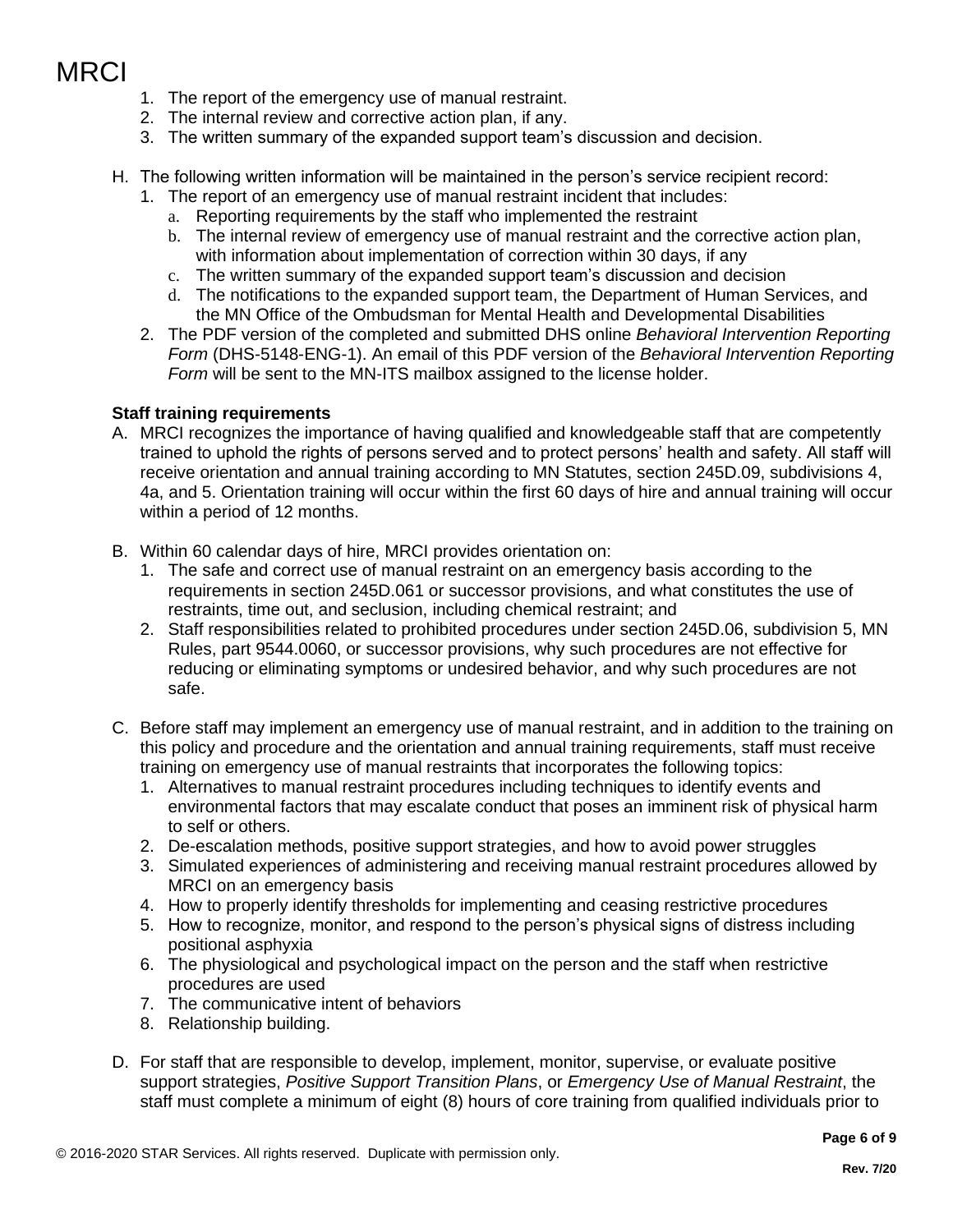assuming these responsibilities. Core training must include the following:

- 1. De-escalation techniques and their value
- 2. Principles of person-centered service planning and delivery and how they apply to direct support services provided by staff
- 3. Principles of positive support strategies such as positive behavior supports, the relationship between staff interactions with the person and the person's behavior, and the relationship between the person's environment and the person's behavior
- 4. What constitutes the use of restraint, including chemical restraint, time out, and seclusion
- 5. The safe and correct use of manual restraint on an emergency basis, according to MN Statutes, section 245D.061
- 6. Staff responsibilities related to prohibited procedures under MN Statutes, section 245D.06, subdivision 5; why the procedures are not effective for reducing or eliminating symptoms or interfering behavior; and why the procedures are not safe
- 7. Staff responsibilities related to restricted and permitted actions and procedure according to MN Statutes, section 245D.06, subdivisions 6 and 7
- 8. Situations in which staff must contact 911 services in response to an imminent risk of harm to the person or others
- 9. Procedures and forms staff must use to monitor and report use of restrictive interventions that are part of a *Positive Support Transition Plan*
- 10. Procedures and requirements for notifying members of the person's expanded support team after the use of a restrictive intervention with the person
- 11. Understanding of the person as a unique individual and how to implement treatment plans and responsibilities assigned to the license holder
- 12. Cultural competence
- 13. Personal staff accountability and staff self-care after emergencies.
- E. Staff who develop positive support strategies, license holders, executives, managers, and owners in non-clinical roles, must complete a minimum of four (4) hours of additional training. Functionspecific training must be completed on the following:
	- 1. Functional behavior assessment
	- 2. How to apply person-centered planning
	- 3. How to design and use data systems to measure effectiveness of care
	- 4. Supervision, including how to train, coach, and evaluate staff and encourage effective communication with the person and the person's support team.
- F. License holders, executives, managers, and owners in non-clinical roles must complete a minimum of two (2) hours of additional training. Function-specific training must be completed on the following:
	- 1. How to include staff in organizational decisions
	- 2. Management of the organization based upon person-centered thinking and practices and how to address person-centered thinking and practices in the organization
	- 3. Evaluation of organizational training as it applies to the measurement of behavior change and improved outcomes for persons receiving services.
- G. Annually, staff must complete four (4) hours of refresher training covering each of the training topics listed in items D, E, and F above.
- H. For each staff, the license holder must document, in the personnel record, completion of core training, function-specific training, and competency testing or assessment. Documentation must include the following:
	- 1. Date of training
	- 2. Testing or assessment completion
	- 3. Number of training hours per subject area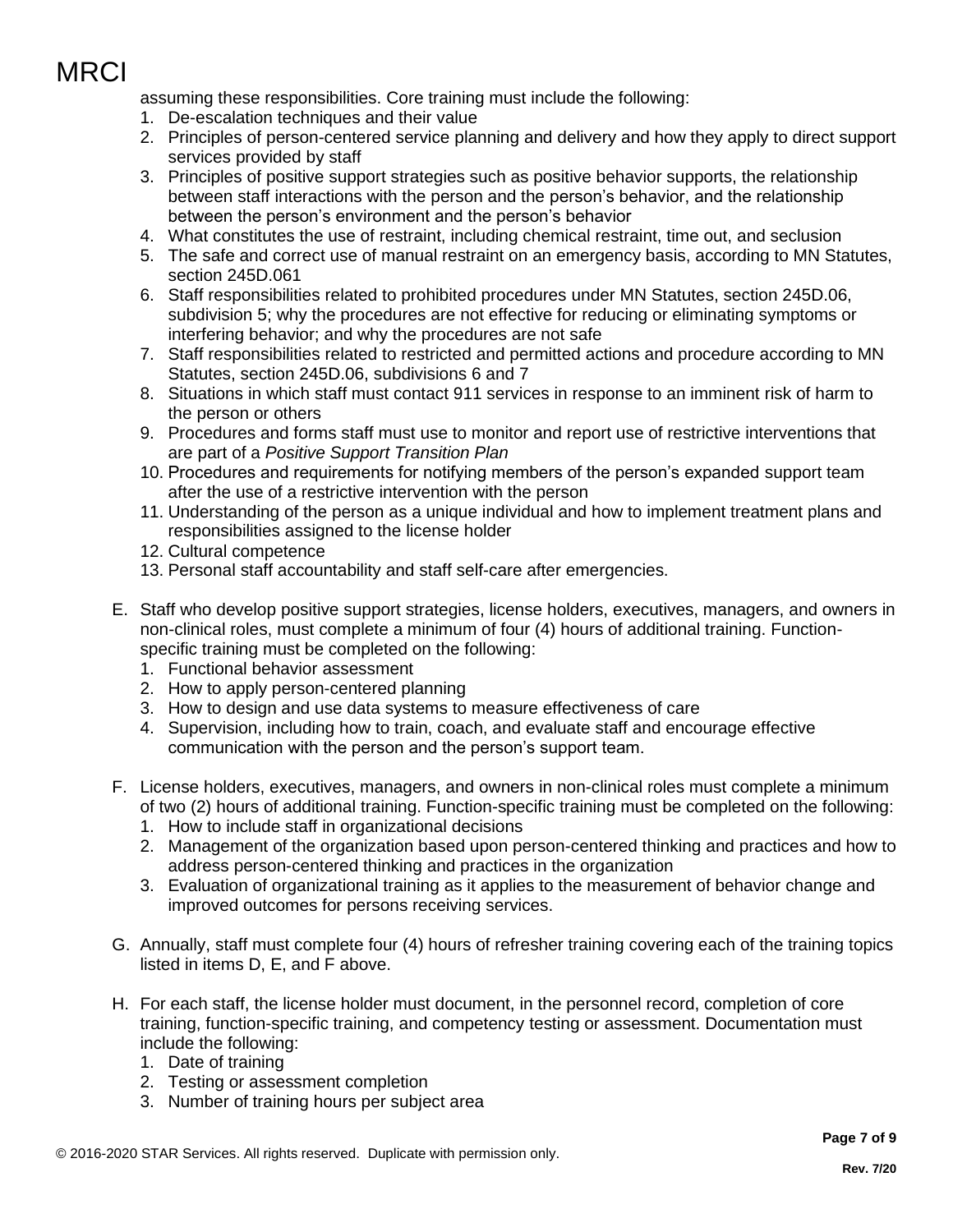- 4. Name and qualifications of the trainer or instructor.
- I. The license holder must verify and maintain evidence of staff qualifications in the personnel record. The documentation must include the following:
	- 1. Education and experience qualifications relevant to the staff's scope of practice, responsibilities assigned to the staff, and the needs of the general population of persons served by the program; and
	- 2. Professional licensure, registration, or certification, when applicable.

#### IV. DETAILED INSTRUCTIONS ON ALLOWED MANUAL RESTRAINT PROCEDURES

If an emergency use of manual restraint is needed, staff will attempt to verbally calm the person down throughout the implemented procedure(s), unless to do so would escalate the person's behavior. The least restrictive manual restraint will be used to effectively handle the situation.

#### **Physical escort/walking**

If a person served has escalating behaviors and it is necessary to move the person, staff may follow stages 1 and 2 of physical escort/walking.

Stage 1: A staff person will walk by the side of the person while remaining slightly behind the person. Staff will place their hand that is closest to the person, on the person's forearm, just below the elbow while applying firm, but gentle pressure. While walking with the person, staff will remain near to the person so that the placement of the hand on the person's forearm is effective.

Stage 2: If stage 1 is not effective, staff may use both of their hands to move the person while walking. Staff will move their hand currently on the person's forearm to the person's small of their back and apply firm, but gentle pressure. Staff's other arm, that is farthest away from the person, will reach across and be placed on the person's forearm, below the elbow, on their forearm, while applying firm, but gentle pressure. In this position, staff will remain near to the person while walking with them to another area.

#### **Arm restraint/one staff person standing and sitting**

If a person served has escalating behaviors that can be managed through the use of a one arm restraint, staff will attempt to do so prior to using the two arm restraint. A standing restraint will be attempted first; however, if the person needs to sit, staff may use the arm restraint/one staff person sitting procedure.

Arm restraint/one staff person standing – 1 arm: Staff may use physical escort/walking, stage 2 to move into the 1 arm restraint/staff person standing or it may be used separately. Staff will direct one arm of the person served forward to cross in front of the person's body by applying slight pressure above or below their elbow. The same side arm will be used by staff and the person (i.e. staff's right arm will direct the right arm of the person forward). With their other arm, farthest away from the person, staff will lightly grip the person's crossed arm, slightly above the wrist, holding the arm in a crossed position. Staff will then slide their free arm between the person's arm and their waist, to grip the person's forearm. Staff will ensure that their palms are facing down.

Arm restraint/one staff person standing – 2 arm: Staff will direct one arm of the person served forward to cross in front of the person's body by applying slight pressure above or below their elbow. The same side arm will be used by staff and the person (i.e. staff's right arm will direct the right arm of the person forward). With their other arm, farthest away from the person, staff will lightly grip the person's crossed arm, slightly above the wrist, holding the arm in a crossed position. Staff will then slide their free arm between the person's arm and their waist, to grip the person's forearm. Staff will ensure that their palms are facing down. If the person continued to escalate in behaviors and it is necessary to restrain both of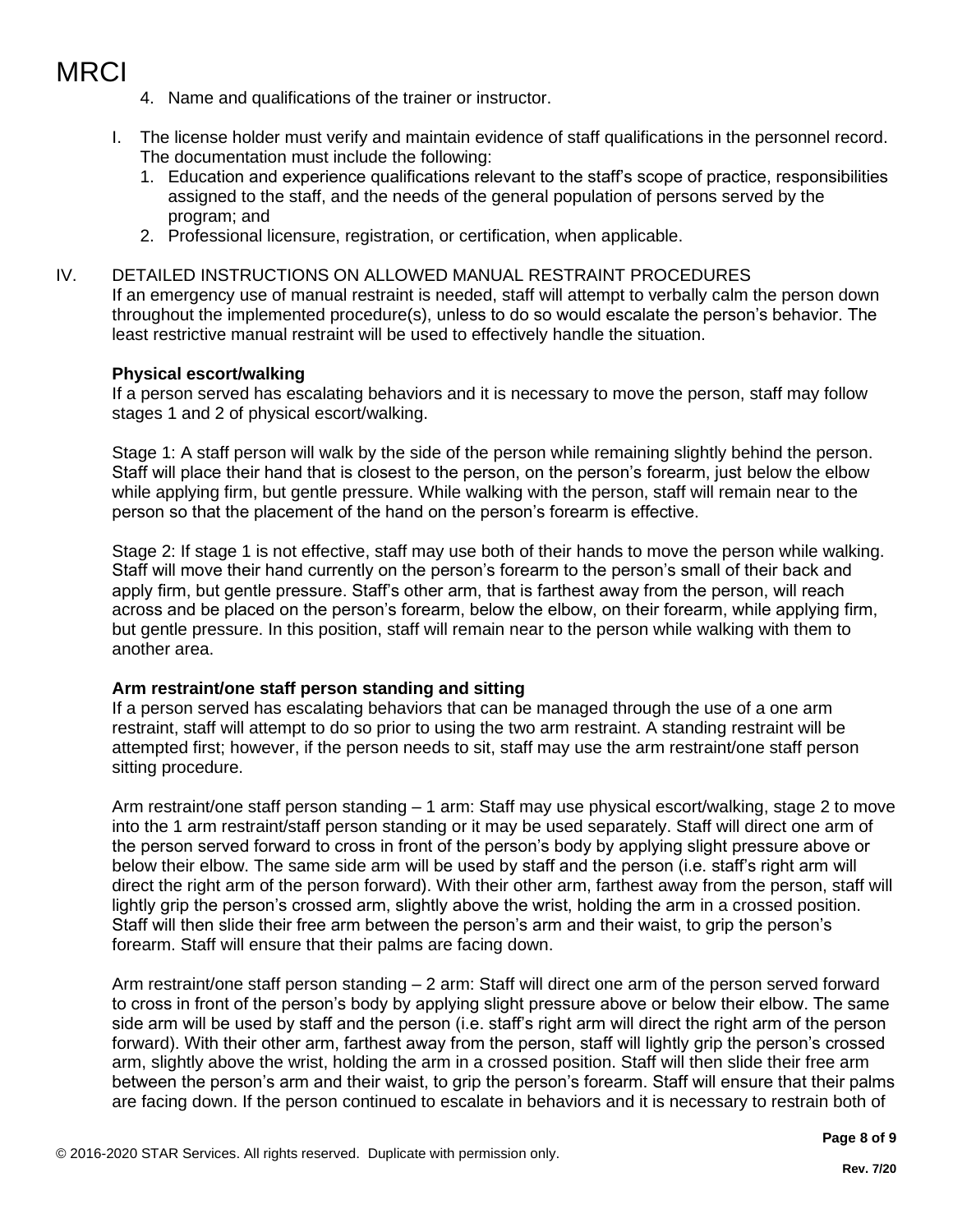the person's arms, staff will release their arm that is griping the person's arm above the wrist. Staff will quickly bring their arm up and around to "pin" the person's free arm against their side. Staff will then regrip the arm above the wrist that is crossed in front of the person so that one arm is crossed in front of the person and the other pressed against the person's side.

Arm restraint/one staff person sitting – 1 arm and 2 arm: Using the procedures as stated above in the arm restraint/one staff person standing – 1 arm and 2 arm, staff may transition from a standing to a sitting position if necessary. While restraining the person's arm(s), staff will verbally notify the person of what they are doing and will slowly back up and lower the person to the floor. Staff may be in a sitting or kneeling position behind the person. Should the person attempt to hit staff with their head or aggressively rock back and forth, staff will pull slightly back while maintaining their restraint. If possible, staff will brace their shoulder against the person's shoulder or duck their head to avoid being hit.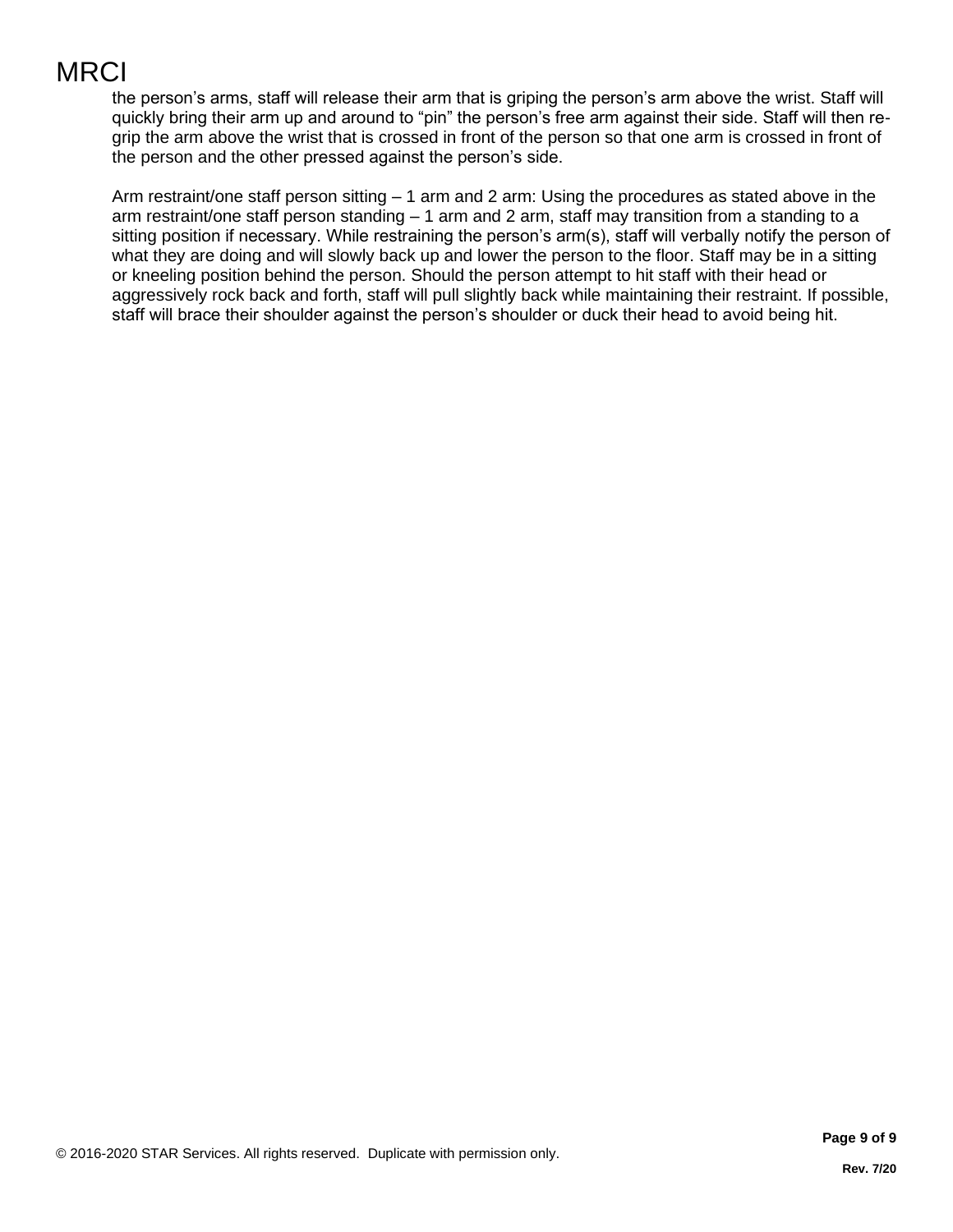#### **POLICY AND PROCEDURE ON RESPONDING TO AND REPORTING INCIDENTS**

### I. PURPOSE

The purpose of this policy is to provide instructions to staff for responding to and reporting incidents.

#### II. POLICY

MRCI will respond to incidents as defined in MN Statutes, section 245D.02, subdivision 11, that occur while providing services to protect the health and safety of and minimize risk of harm to the person(s) served. Staff will address all incidents according to the specific procedure outlined in this policy and act immediately to ensure the safety of persons served. After the situation has been resolved and/or the person(s) involved are no longer in immediate danger, staff will complete the necessary documentation in order to comply with licensing requirements on reporting and to assist in developing preventative measures. For emergency response procedures, staff will refer to the *Policy and Procedure on Emergencies*.

All staff will be trained on this policy and the safe and appropriate response and reporting of incidents. In addition, program sites will have contact information of a source of emergency medical care and transportation readily accessible. In addition, a list of emergency phone numbers will be posted in a prominent location and emergency contact information for persons served at the facility including each person's representative, physician, and dentist is readily available.

### III. PROCEDURE

#### **Defining incidents**

- A. An incident is defined as an occurrence which involves a person and requires the program to make a response that is not a part of the program's ordinary provision of services to that person, and includes:
	- 1. Serious injury of a person as determined by MN Statutes, section 245.91, subdivision 6:
		- a. Fractures
		- b. Dislocations
		- c. Evidence of internal injuries
		- d. Head injuries with loss of consciousness or potential for a closed head injury or concussion without loss of consciousness requiring a medical assessment by a health care professional, whether or not further medical attention was sought
		- e. Lacerations involving injuries to tendons or organs and those for which complications are present
		- f. Extensive second degree or third degree burns and other burns for which complications are present
		- g. Extensive second degree or third degree frostbite and others for which complications are present
		- h. Irreversible mobility or avulsion of teeth
		- i. Injuries to the eyeball
		- j. Ingestion of foreign substances and objects that are harmful
		- k. Near drowning
		- l. Heat exhaustion or sunstroke
		- m. Attempted suicide
		- n. All other injuries considered serious after an assessment by a health care professional including, but not limited to, self-injurious behavior, a medication error requiring medical treatment, a suspected delay of medical treatment, a complication of a previous injury, or a complication of medical treatment for an injury
	- 2. Death of a person served.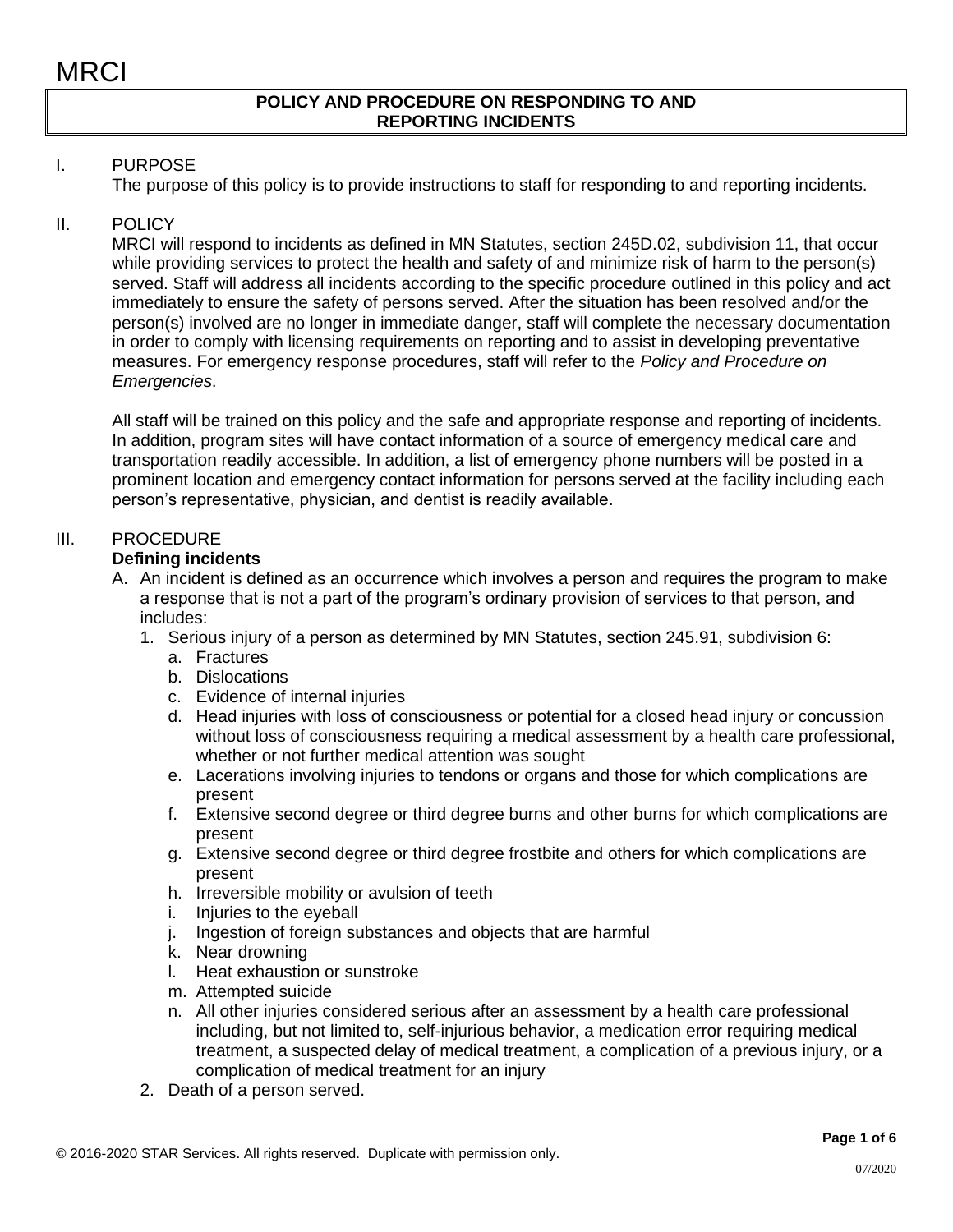- 3. Any medical emergency, unexpected serious illness, or significant unexpected changes in an illness or medical condition of a person that requires the program to call "911," physician treatment, or hospitalization.
- 4. Any mental health crisis that requires the program to call "911," a mental health crisis intervention team, or a similar mental health response team or service when available and appropriate.
- 5. An act or situation involving a person that requires the program to call "911," law enforcement, or the fire department.
- 6. A person's unauthorized or unexplained absence from a program.
- 7. Conduct by a person served against another person served that:
	- a. Is so severe, pervasive, or objectively offensive that it substantially interferes with a person's opportunities to participate in or receive service or support
	- b. Places the person in actual and reasonable fear of harm
	- c. Places the person in actual and reasonable fear of damage to property of the person
	- d. Substantially disrupts the orderly operation of the program
- 8. Any sexual activity between persons served involving force or coercion as defined under MN Statutes, section 609.341, subdivisions 3 and 14.
- 9. Any emergency use of manual restraint as identified in MN Statutes, section 245D.061.
- 10. A report of alleged or suspected maltreatment of a minor or vulnerable adult under MN Statutes, section 626.556 or 626.557 or chapter 260E.

### **Responding to incidents**

- A. Staff will respond to incidents according to the following plans. For incidents including death of a person served, maltreatment, and emergency use of manual restraints, staff will follow the applicable policy and procedure:
	- 1. **Death of a person served**: *Policy and Procedure on the Death of a Person Served*
	- 2. **Maltreatment**: *Policy and Procedure on Reporting and Review of Maltreatment of Vulnerable Adults* or *Policy and Procedure on Reporting and Review of Maltreatment of Minors*
	- 3. **Emergency use of manual restraint**: *Policy and Procedure on Emergency Use of Manual Restraint*
- B. **Any medical emergency (including serious injury), unexpected serious illness, or significant unexpected changes in an illness or medical condition of a person that requires the program to call "911," physician treatment, or hospitalization**
	- 1. Staff will first call "911" if they believe that a person is experiencing a medical emergency (including serious injury), unexpected serious illness, or significant unexpected change in illness or medical condition that may be life threatening and provide any relevant facts and medical history.
	- 2. Staff will give first aid and/or CPR to the extent they are qualified, when it is indicated by their best judgment or the "911" operator, unless the person served has an advanced directive. Staff will refer to the *Policy and Procedure on the Death of a Person Served* for more information.
	- 3. Staff will notify the Designated Coordinator and/or Designated Manager or designee who will assist in securing any staffing coverage that is necessary.
	- 4. If the person is transported to a hospital, staff will either accompany the person or go to the hospital as soon as possible. Staff will not leave other persons served alone or unattended.
	- 5. Staff will ensure that a completed *Medical Referral* form and all insurance information including current medical insurance card(s) accompany the person.
	- 6. Staff will remain at the hospital and coordinate an admission to the hospital. If the person served is not to be admitted to the hospital, staff will arrange for transportation home.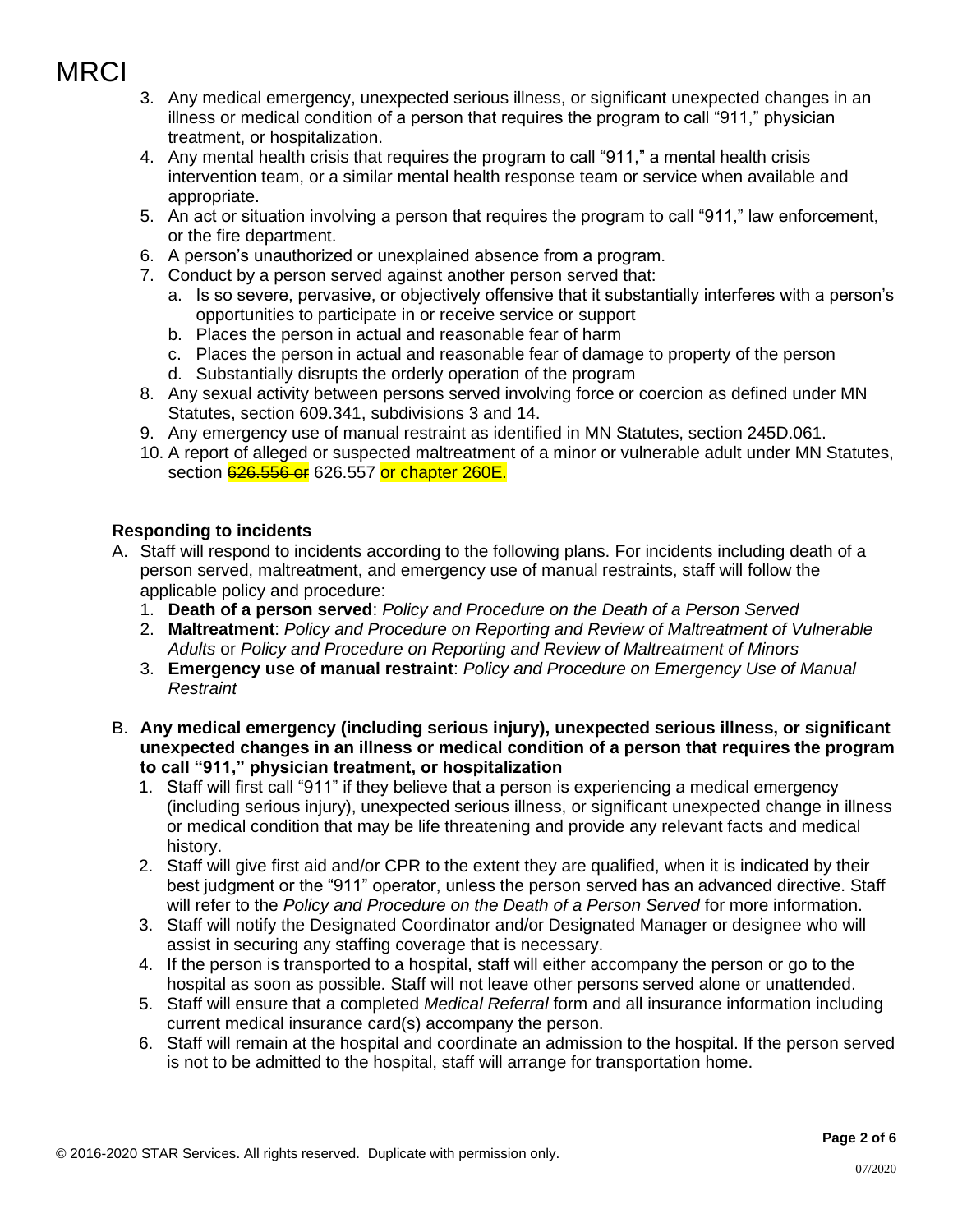- 7. Upon discharge from the hospital or emergency room, staff transporting to the program site will coordinate with the assigned nurse or nurse consultant, Designated Coordinator and/or Designated Manager or designee and ensure that:
	- a. All new medications/treatments and cares have been documented on the *Medical Referral*  form
	- b. All medications or supplies have been obtained from the pharmacy
	- c. All new orders have been recorded on the monthly medication sheet
	- d. All steps and findings are documented in the program and health documentation, as applicable
- 8. If the person's condition does not require a call to "911," but prompt medical attention is necessary, staff will consider the situation as health threatening and will call the person's physician, licensed health care professional, or urgent care to obtain treatment.
- 9. Staff will contact the assigned nurse or nurse consultant or Designated Coordinator and/or Designated Manager or designee and will follow any instructions provided including obtaining necessary staffing coverage.
- 10. Staff will transport the person to the medical clinic or urgent care and will remain with the person. A *Medical Referral* form will be completed at the time of the visit.
- 11. Upon return from the medical clinic or urgent care, staff will coordinate with the assigned nurse or nurse consultant, Designated Coordinator and/or Designated Manager or designee and ensure that:
	- a. All new medications/treatments and cares have been documented on the *Medical Referral*  form
	- b. All medications or supplies have been obtained from the pharmacy
	- c. All new orders have been recorded on the monthly medication sheet
	- d. All steps and findings are documented in the program and health documentation, as applicable
- C. **Any mental health crisis that requires the program to call "911," a mental health crisis intervention team, or a similar mental health response team or service when available and appropriate.**
	- 1. Staff will implement any crisis prevention plans specific to the person served as a means to deescalate, minimize, or prevent a crisis from occurring.
	- 2. If a mental health crisis were to occur, staff will ensure the person's safety, and will not leave the person alone if possible.
	- 3. Staff will contact "911," a mental health crisis intervention team, or a similar mental health response team or service when available and appropriate, and explain the situation and that the person is having a mental health crisis.
	- 4. Staff will follow any instructions provided by the "911" operator or the mental health crisis intervention team contact person.
	- 5. Staff will notify the Designated Coordinator and/or Designated Manager or designee who will assist in securing any staffing coverage that is necessary.
	- 6. If the person is transported to a hospital, staff will either accompany the person or go to the hospital as soon as possible. Staff will not leave other persons served alone or unattended.
	- 7. Staff will ensure that a completed *Medical Referral* form and all current insurance information including current medical insurance card(s) accompany the person.
	- 8. Staff will remain at the hospital and coordinate an admission to the hospital. If the person served is not to be admitted to the hospital, staff will arrange for transportation home.
	- 9. Upon discharge from the hospital or emergency room, staff transporting to the program site will coordinate with the assigned nurse or nurse consultant, Designated Coordinator and/or Designated Manager or designee and ensure that:
		- a. All new medications/treatments have been documented on the *Medical Referral* form
		- b. All medications or supplies have been obtained from the pharmacy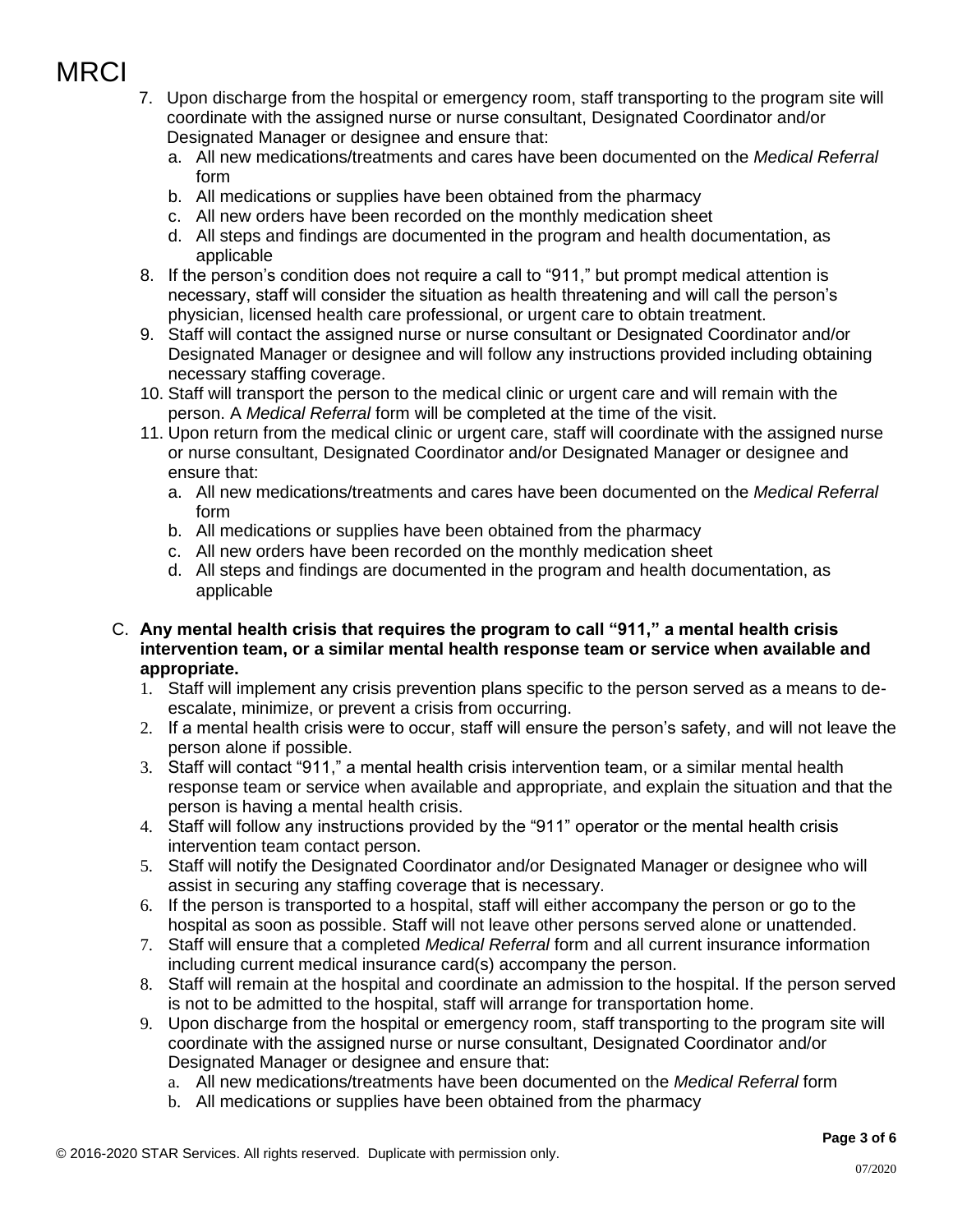- c. All new orders have been recorded on the monthly medication sheet
- d. All steps and findings are documented in the program and health documentation, as applicable
- D. **An act or situation involving a person that requires the program to call "911," law enforcement, or the fire department**
	- 1. Staff will contact "911" immediately if there is a situation or act that puts the person at imminent risk of harm.
	- 2. Staff will immediately notify the Designated Coordinator and/or Designated Manager or designee of any "911," law enforcement, or fire department involvement or intervention.
	- 3. If a person served has been the victim of a crime, staff will follow applicable policies and procedures for reporting and reviewing maltreatment of vulnerable adults or minors.
	- 4. If a person has been sexually assaulted, staff will discourage the person from bathing, washing, or changing clothing. Staff will leave the area where the assault took place untouched, if it is under the company's control.
	- 5. If a person served is suspected of committing a crime or participating in unlawful activities, staff will follow the person's *Coordinated Service and Support Plan Addendum* when possible criminal behavior has been addressed by the support team.
	- 6. If a person served is suspected of committing a crime and the possibility has not been addressed by the support team, the Designated Coordinator and/or Designated Manager will determine immediate actions and contact support team members to arrange a planning meeting.
	- 7. If a person served is incarcerated, the Designated Coordinator and/or Designated Manager or designee will provide the police with information regarding vulnerability, challenging behaviors, and medical needs.

### E. **Unauthorized or unexplained absence of a person served from a program**

- 1. Based on the person's supervision level, staff will determine when the person is missing from the program site or from supervision in the community.
- 2. Staff will immediately call "911" if the person is determined to be missing. Staff will provide the police with information about the person's appearance, last known location, disabilities, and other information as requested.
- 3. Staff will immediately notify the Designated Coordinator and/or Designated Manager or designee. Together a more extensive search will be organized, if feasible, by checking locations where the person may have gone.
- 4. The Designated Coordinator and/or Designated Manager or designee will continue to monitor the situation until the individual is located.
- 5. If there is reasonable suspicion that abuse and/or neglect led to or resulted from the unauthorized or unexplained absence, staff will report immediately in accordance with applicable policies and procedures for reporting and reviewing maltreatment of vulnerable adults or minors.

### F. **Conduct by a person served against another person served**

- 1. Staff will immediately enlist the help of additional staff if they are available and intervene to protect the health and safety of persons involved.
- 2. Staff will redirect persons to discontinue the behavior and/or physically place themselves between the aggressor(s) using the least intrusive methods possible in order to de-escalate the situation.
- 3. If the aggressor has a behavior plan in place, staff will follow the plan as written in addition to the methodologies that may be provided in the *Coordinated Service and Support Plan Addendum.*
- 4. Staff will remove the person being aggressed towards to an area of safety.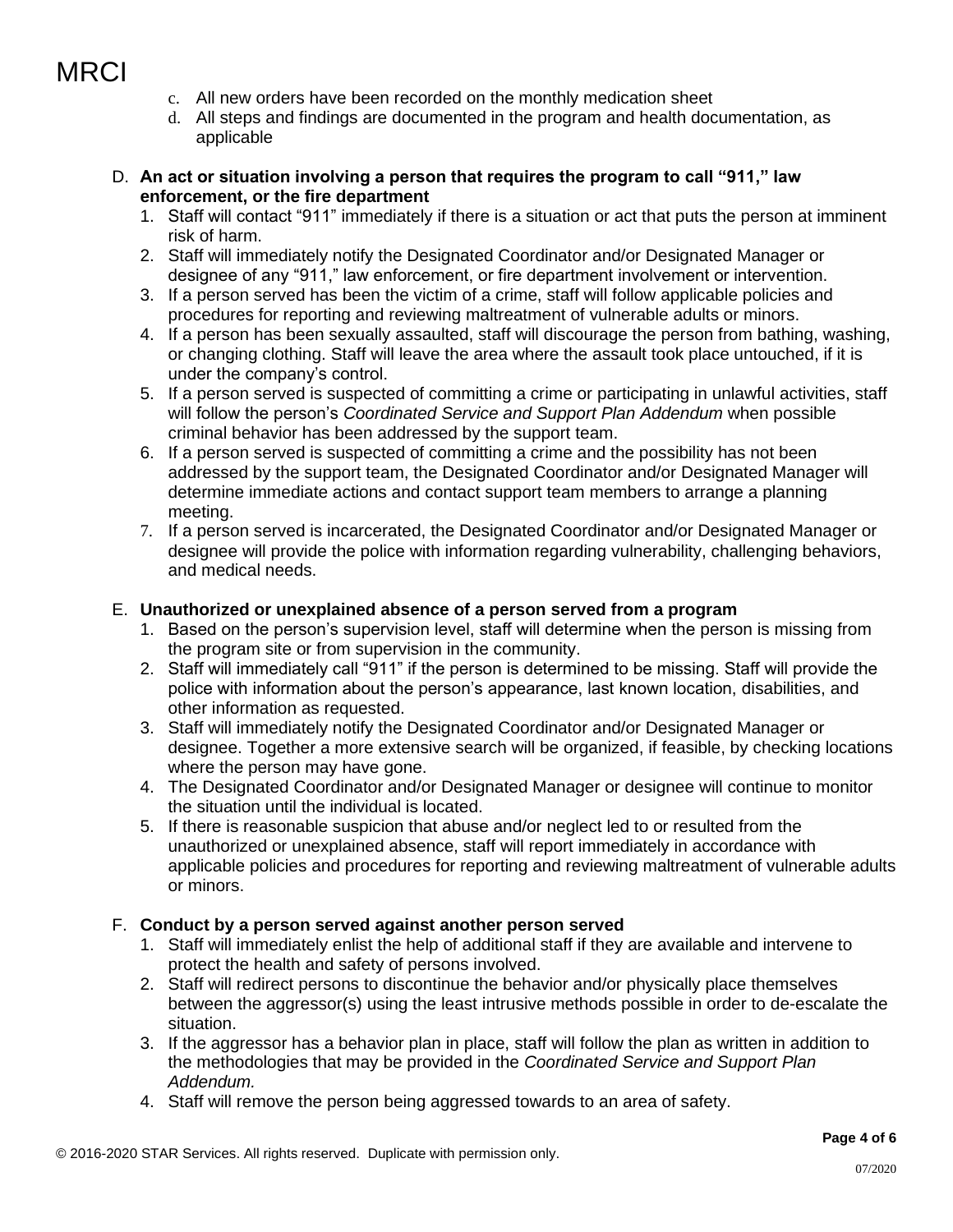- 5. If other least restrictive alternatives were ineffective in de-escalating the aggressors' conduct and immediate intervention is needed to protect the person or others from imminent risk of physical harm, staff will follow the *Policy and Procedure on Emergency Use of Manual Restraint*  and/or staff will call "911."
- 6. If the ordinary operation of the program is disrupted, staff will manage the situation and will return to the normal routine as soon as possible.
- 7. To the extent possible, staff will visually examine persons served for signs of physical injury and document any findings.
- 8. If the conduct results in injury, staff will provide necessary treatment according to their training.

### G. **Sexual activity between persons served involving force or coercion**

- 1. Staff will follow any procedures as directed by the *Individual Abuse Prevention Plans* and/or *Coordinated Service and Support Plan Addendums*, as applicable.
- 2. Staff will immediately intervene in an approved therapeutic manner to protect the health and safety of the persons involved if there is obvious coercion or force involved, or based on the knowledge of the persons involved, that one of the persons may have sexually exploited the other.
- 3. If the persons served are unclothed, staff will provide them with a robe or other appropriate garment and will discourage the person from bathing, washing, changing clothing or redressing in clothing that they were wearing.
- 4. Staff will leave the area where the sexual activity took place untouched if it is under the MRCI's control.
- 5. Staff will call "911" in order to seek medical attention if necessary and inform law enforcement.
- 6. To the extent possible, staff will visually examine persons served for signs of physical injury and document any findings.
- 7. If the incident resulted in injury, staff will provide necessary treatment according to their training.

### **Reporting incidents**

- A. Staff will first call "911" if they believe that a person is experiencing a medical emergency that may be life threatening. In addition, staff will first call "911," a mental health crisis intervention team for a person experiencing a mental health crisis, or a similar mental health response team or service when available and appropriate.
- B. Staff will immediately notify the Designated Coordinator and/or Designated Manager that an incident or emergency has occurred and follow direction issued to them and will document the incident or emergency on an *Incident and Emergency Report* and any related program or health documentation. Each *Incident and Emergency Report* will contain the required information as stated in the *Policy and Procedure on Reviewing Incidents and Emergencies.*
- C. When the incident or emergency involves more than person served, MRCI and staff will not disclose personally identifiable information about any other person served when making the report to each person and/or legal representative and case manager unless MRCI has the consent of the person and/or legal representative.
- D. The Designated Coordinator and/or Designated Manager will maintain information about and report incidents to the legal representative or designated emergency contact and case manager within 24 hours of an incident occurring while services are being provided, within 24 hours of discovery or receipt of information that an incident occurred, unless MRCI has reason to know that the incident has already been reported, or as otherwise directed in the person's *Coordinated Service and Support Plan* and/or *Coordinated Service and Support Plan Addendum*.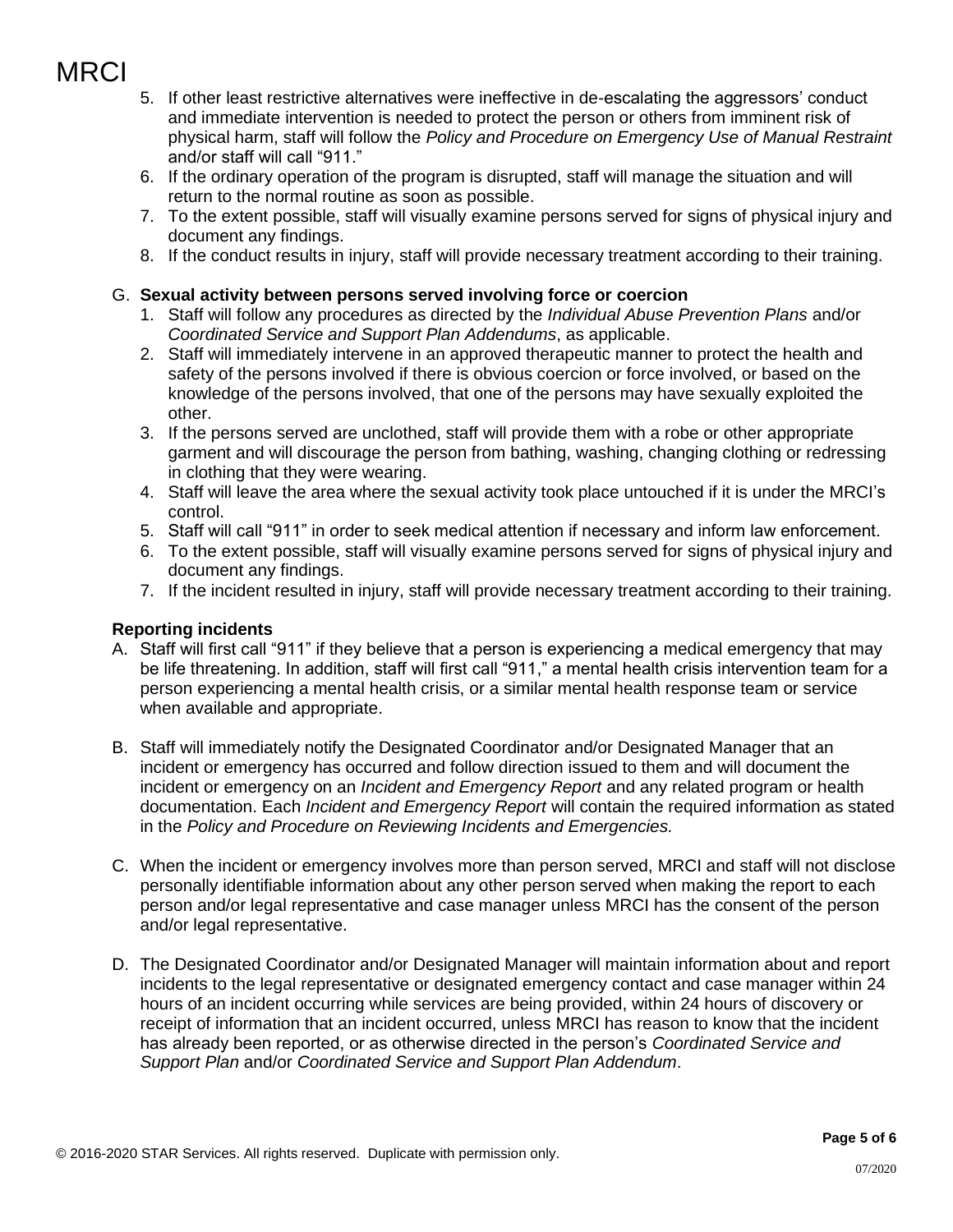- E. A report will be made to the MN Office of the Ombudsman for Mental Health and Developmental Disabilities and the Department of Human Services Licensing Division within 24 hours of the incident, or receipt of the information that the incident occurred, unless the MRCI has reason to know that the incident has already been reported, by using the required reporting forms. A report may be made using the Office of the Ombudsman's Death Report webform or Serious Injury webform. Forms to fax include *Death Reporting Form, Serious Injury Form,* and *Death or Serious Injury Report FAX Transmission Cover Sheet*. Incidents to be reported include:
	- 1. Serious injury as determined by MN Statutes, section 245.91, subdivision 6.
	- 2. Death of a person served.
- F. Verbal reporting of an emergency use of manual restraint will occur within 24 hours of the occurrence. Further reporting procedures will be completed according to the *Policy and Procedure on Emergency Use of Manual Restraint* which includes the requirements of reporting incidents according to MN Statutes, sections 245D.06, subdivision 1 and 245D.061.
- G. Within 24 hours of reporting maltreatment, MRCI will inform the case manager of the nature of the activity or occurrence reported and the agency that received the report. MRCI and staff will follow the applicable policy and procedure on reporting maltreatment for vulnerable adults or minors, as applicable.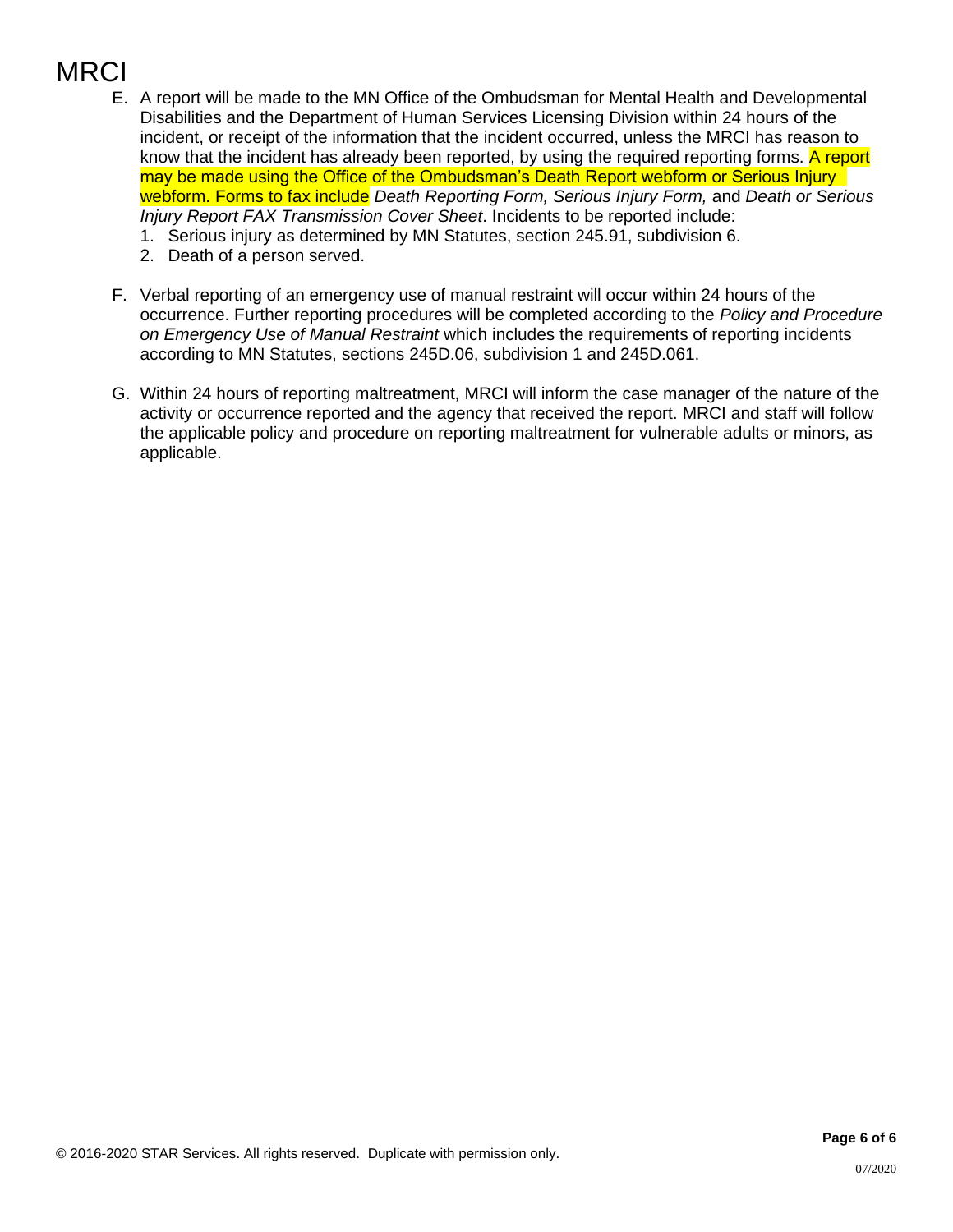#### **POLICY AND PROCEDURE ON REPORTING AND REVIEW OF MALTREATMENT OF MINORS**

#### I. PURPOSE

The purpose of this policy is to establish guidelines for the reporting and internal review of maltreatment of minors (children) in care.

#### II. POLICY

Staff who are mandated reporters must report externally all of the information they know regarding an incident of known or suspected maltreatment of a child, in order to meet their reporting requirements under law. All staff of MRCI who encounter maltreatment of a minor will take immediate action to ensure the safety of the child. Staff will define maltreatment as sexual abuse, physical abuse, or neglect and will refer to the definitions from MN Statutes, chapter 260E at the end of this policy.

Any person may voluntarily report to the local welfare agency, agency responsible for assessing or investigating the report, police department, the county sheriff, tribal social services agency, or tribal police department if the person knows, has reason to believe, or suspects a child is being neglected or subjected to physical or sexual abuse maltreated. Staff of MRCI cannot shift the responsibility of reporting maltreatment to an internal staff person or position. In addition, if a staff knows or has reason to believe a child is being or has been **neglected or physically or sexually abused** maltreated within the preceding three years, the staff must immediately (as soon as possible but within 24 hours) make a report to the local welfare agency, agency responsible for assessing or investigating the report, police department, the county sheriff, *tribal social services agency*, or tribal police department.

Staff will refer to the *Policy and Procedure on Reporting and Review of Maltreatment of Vulnerable Adults*  regarding suspected or alleged maltreatment of individuals 18 years of age or older.

- III. PROCEDURE
	- A. Staff of MRCI who encounter maltreatment of a child, age 17 or younger, will take immediate action to ensure the safety of the child or children. If a staff knows or suspects that a child is in immediate danger, they will call "911" or local law enforcement.
	- B. Staff mandated to report **physical or sexual child abuse or neglect maltreatment** within a licensed facility will report the information to the agency responsible for licensing the facility. If the mandated reporter is unsure of what agency to contact, they will contact the county agency and follow their direction.
	- C. Staff who know or suspect that a child has been maltreated but is not in immediate danger will report to:
		- 1. The local child welfare agency if an alleged perpetrator is a parent, guardian, family child care provider, family foster care provider, or an unlicensed personal care provider.
		- 2. The Minnesota Department of Human Services, Licensing Division, 651-431-6600, if alleged maltreatment was committed by a staff person at a child care center, residential treatment center (children's mental health), group home for children, minor parent program, shelter for children, chemical dependency treatment program for adolescents, waivered services program for children, crisis respite program for children, or residential program for children with developmental disabilities.
		- 3. Minnesota Department of Health, Office of Health Facility Complaints, 651-201-4200 or 800-369- 7994, if alleged maltreatment occurred in a home health care setting, hospital, regional treatment center, nursing home, intermediate care facility for the developmentally disabled, or licensed and unlicensed care attendants.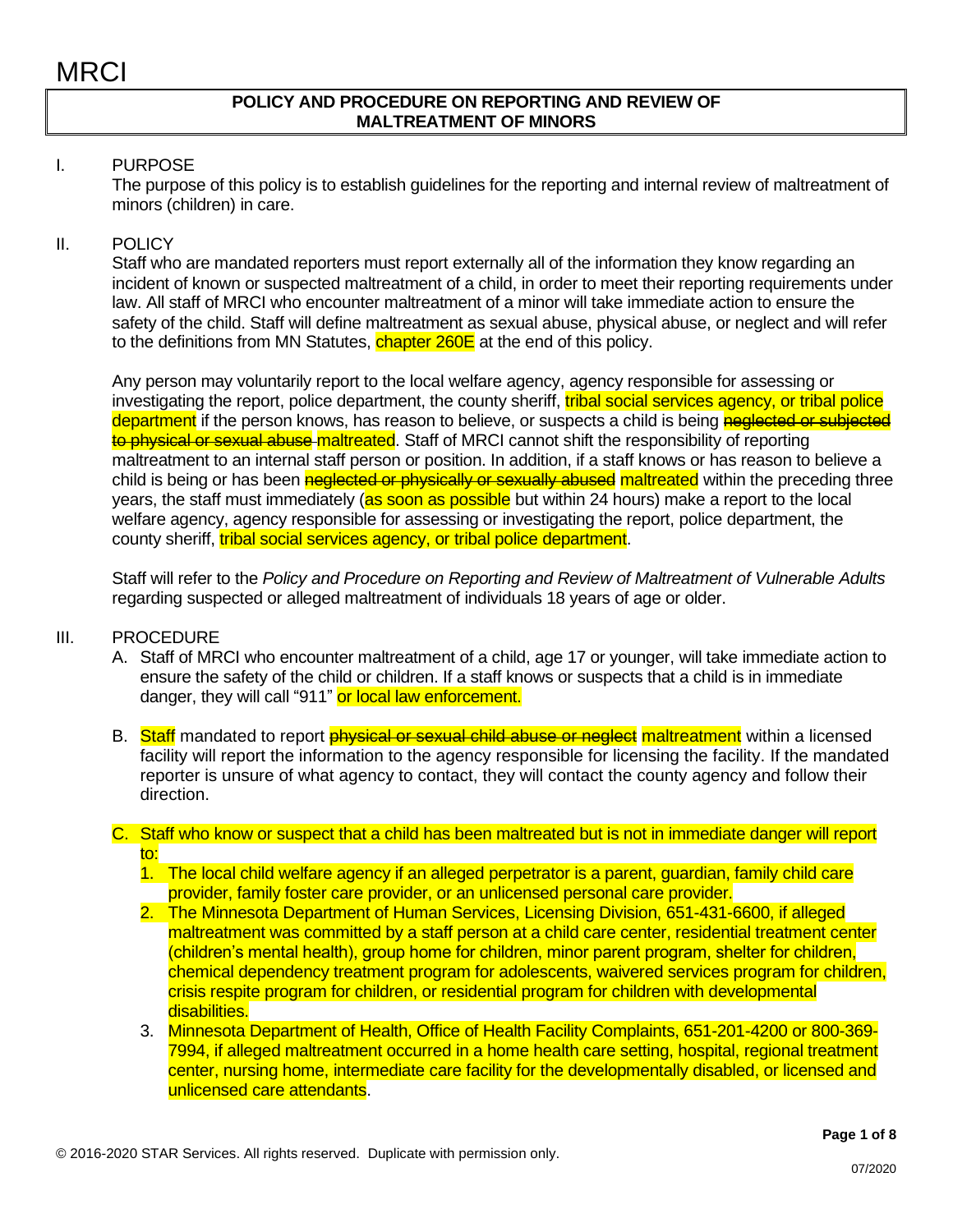- D. An individual mandated to report physical or sexual child abuse or neglect maltreatment within a licensed facility will report the information to the agency responsible for licensing the facility. If the mandated reporter is unsure of what agency to contact, they will contact the county agency and follow their direction. The applicable agencies include:
	- 4. The Department of Human Services is the agency responsible for assessing or investigating allegations of maltreatment in facilities licensed under chapters 245A and 245D, except for child foster care and family child care. DHS Licensing Division's Maltreatment Intake telephone number is 651-431-6600.
	- 5. The Department of Health is the agency responsible for assessing or investigating allegations of child maltreatment in facilities licensed under sections 144.50 to 144.58 and [144A.46.](https://www.revisor.mn.gov/statutes?id=144A.46#stat.144A.46)
	- 6. The county local welfare agency is the agency responsible for assessing or investigating allegations of maltreatment in child foster care, family child care, legally unlicensed child care, juvenile correctional facilities licensed under section 241.021 located in the local welfare agency's county, and reports involving children served by an unlicensed personal care provider organization under section [256B.0659](https://www.revisor.mn.gov/statutes?id=256B.0659#stat.256B.0659)
- D. Reports regarding incidents of **suspected abuse or neglect maltreatment** of children occurring within a family or in the community should be made to the local county social services agency or local law enforcement referencing the phone numbers contained within this policy.
- E. When verbally reporting the alleged maltreatment to the external agency, the mandated reporter will include as much information as known to identify the child **involved**, any persons responsible for the abuse or neglect maltreatment (if known), and the nature and extent of the maltreatment, and the name and address of the reporter.
- F. If the report of suspected **abuse or neglect occurred maltreatment** within MRCI, the report should also include any actions taken by MRCI in response to the incident. If a staff attempts to report the suspected maltreatment internally, the person receiving the report will remind the staff of the requirement to report externally.
- G. A verbal report of suspected **abuse or neglect occurred maltreatment** that is made to one of the listed agencies by a mandated reporter must be followed by a written report to the same agency within 72 hours, exclusive of weekends and holidays. **unless the appropriate agency has informed the mandated** reporter that the oral information does not constitute a report.
- H. When MRCI has knowledge that an external report of alleged or suspected maltreatment has been made, an internal review will be completed. The 9x9 is the primary individual responsible for ensuring that internal reviews are completed for reports of maltreatment. If there are reasons to believe that the 9x9 is involved in the alleged or suspected maltreatment, the 8x8 is the secondary individual responsible for ensuring that internal reviews are completed.
- I. The *Internal Review* will be completed within 30 calendar days. The person completing it will:
	- 1. Ensure an *Incident and Emergency Report* has been completed.
	- 2. Contact the lead investigative agency if additional information has been gathered.
	- 3. Coordinate any investigative efforts with the lead investigative agency by serving as MRCI contact, ensuring that staff cooperate, and that all records are available.
	- 4. Complete an *Internal Review* which will include the following evaluations of whether:
		- a. Related policies and procedures were followed
		- b. The policies and procedures were adequate
		- c. There is a need for additional staff training
		- d. The reported event is similar to past events with the children or the services involved
		- e. There is a need for corrective action by the license holder to protect the health and safety of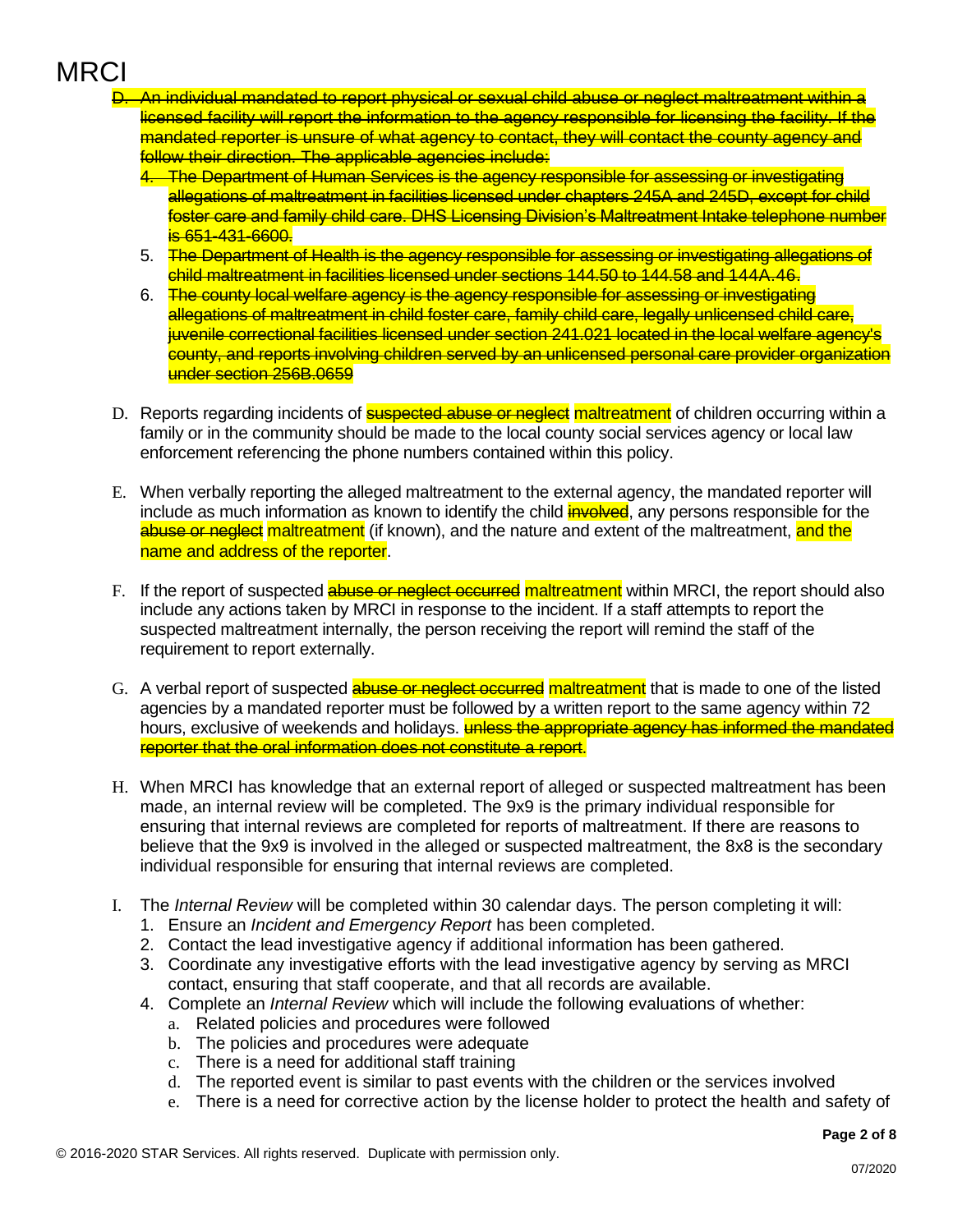

the children in care

- 5. Complete the *Alleged Maltreatment Review Checklist* and compile together all documents regarding the report of maltreatment.
- I. Based upon the results of the internal review, MRCI will develop, document, and implement a corrective action plan designed to correct current lapses and prevent future lapses in performance by individuals or MRCI, if any.
- J. Internal reviews must be made accessible to the commissioner immediately upon the commissioner's request for internal reviews regarding maltreatment.
- K. Staff will receive training on this policy, MN Statutes, section 245A.66 and chapter 260E and their responsibilities related to protecting children in care from maltreatment and reporting maltreatment. This training must be provided within 72 hours of first providing direct contact services and annually thereafter.

| <b>COUNTY</b>     | <b>DAY</b>                       | <b>EVENING/WEEKEND</b> |
|-------------------|----------------------------------|------------------------|
| <b>AITKIN</b>     | (218) 927-7200 or (800) 328-3744 | (218) 927-7400         |
| <b>ANOKA</b>      | (763) 422-7215                   | (651) 291-4680         |
| <b>BECKER</b>     | (218) 847-5628                   | (218) 847-2661         |
| <b>BELTRAMI</b>   | (218) 333-4223                   | (218) 751-9111         |
| <b>BENTON</b>     | (320) 968-5087                   | (320) 968-7201         |
| <b>BIG STONE</b>  | (320) 839-2555                   | (320) 815-0215         |
| <b>BLUE EARTH</b> | (507) 304-4111                   | (507) 625-9034         |
| <b>BROWN</b>      | (507) 354-8246                   | (507) 233-6720         |
| <b>CARLTON</b>    | (218) 879-4511                   | (218) 384-3236         |
| <b>CARVER</b>     | (952) 361-1600                   | (952) 442-7601         |
| <b>CASS</b>       | (218) 547-1340                   | (218) 547-1424         |
| <b>CHIPPEWA</b>   | (320) 269-6401                   | (320) 269-2121         |
| <b>CHISAGO</b>    | (651) 213-5600                   | (651) 257-4100         |
| <b>CLAY</b>       | (218) 299-5200                   | (218) 299-5151         |
| <b>CLEARWATER</b> | (218) 694-6164                   | (218) 694-6226         |
| <b>COOK</b>       | (218) 387-3620                   | (218) 387-3030         |
| <b>COTTONWOOD</b> | (507) 831-1891                   | (507) 831-1375         |
| <b>CROW WING</b>  | (218) 824-1140                   | (218) 829-4740         |
| <b>DAKOTA</b>     | (952) 891-7459                   | (952) 891-7171         |
| <b>DODGE</b>      | (507) 635-6170                   | (507) 635-6200         |
| <b>DOUGLAS</b>    | (320) 762-2302                   | (320) 762-8151         |
| <b>FARIBAULT</b>  | (507) 526-3265                   | (507 526-5148          |

#### **EXTERNAL AGENCIES**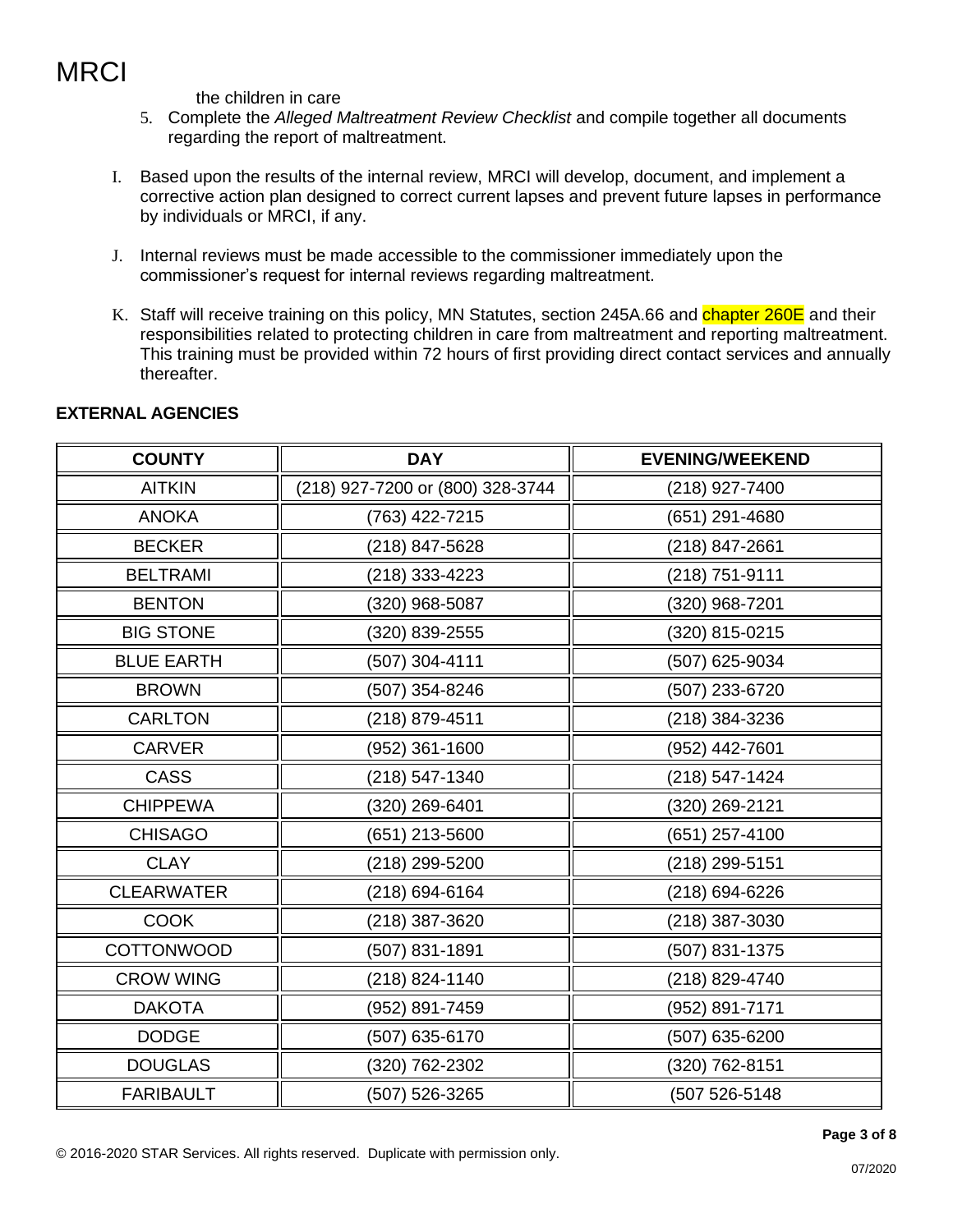| <b>FILLMORE</b>      | (507) 765-2175 | (507) 765-3874     |
|----------------------|----------------|--------------------|
| <b>FREEBORN</b>      | (507) 377-5400 | (507) 377-5205     |
| <b>GOODHUE</b>       | (651) 385-3232 | (651) 385-3155     |
| <b>GRANT</b>         | (218) 685-4417 | (800) 797-6190     |
| <b>HENNEPIN</b>      | (612) 348-3552 | (612) 348-8526     |
| <b>HOUSTON</b>       | (507) 725-5811 | (507) 725-3379     |
| <b>HUBBARD</b>       | (218) 732-1451 | (218) 732-3331     |
| <b>ISANTI</b>        | (763) 689-1711 | (763) 689-2141     |
| <b>ITASCA</b>        | (218) 327-2941 | (218) 326-8565     |
| <b>JACKSON</b>       | (507) 847-4000 | (507) 847-4420     |
| <b>KANABEC</b>       | (320) 679-6350 | (320) 679-8400     |
| <b>KANDIYOHI</b>     | (320) 231-7800 | (320) 235-1260     |
| <b>KITTSON</b>       | (218) 843-2689 | (218) 843-3535     |
| <b>KOOCHICHING</b>   | (218) 283-7000 | (218) 283-4416     |
| <b>LAC QUI PARLE</b> | (320) 598-7594 | (320) 598-3720     |
| <b>LAKE</b>          | (218) 834-8400 | (218) 834-8385     |
| LAKE OF THE WOODS    | (218) 634-2642 | (218) 634-1143     |
| LE SUEUR             | (507) 357-8288 | (507) 357-8545     |
| <b>LINCOLN</b>       | (800) 810-8816 | (507) 694-1664     |
| <b>LYON</b>          | (800) 657-3760 | (507) 537-7666     |
| <b>MAHNOMEN</b>      | (218) 935-2568 | (218) 935-2255     |
| <b>MARSHALL</b>      | (218) 745-5124 | (218) 745-5411     |
| <b>MARTIN</b>        | (507) 238-4757 | (507) 238-4481     |
| <b>MC LEOD</b>       | (320) 864-3144 | (320) 864-3134     |
| <b>MEEKER</b>        | (320) 693-5300 | (320) 693-5400     |
| <b>MILLE LACS</b>    | (320) 983-8208 | (320) 983-8250     |
| <b>MORRISON</b>      | (320) 632-2951 | (320) 632-9233     |
| <b>MOWER</b>         | (507) 437-9700 | (507) 437-9400     |
| <b>MURRAY</b>        | (800) 657-3811 | (507) 836-6168     |
| <b>NICOLLET</b>      | (507) 386-4528 | (507) 931-1570     |
| <b>NOBLES</b>        | (507) 295-5213 | (507) 372-2136     |
| <b>NORMAN</b>        | (218) 784-5400 | (218) 784-7114     |
| <b>OLMSTED</b>       | (507) 328-6400 | (507) 328-6583     |
| <b>OTTER TAIL</b>    | (218) 998-8150 | (218) 998-8555     |
| <b>PENNINGTON</b>    | (218) 681-2880 | $(218) 681 - 6161$ |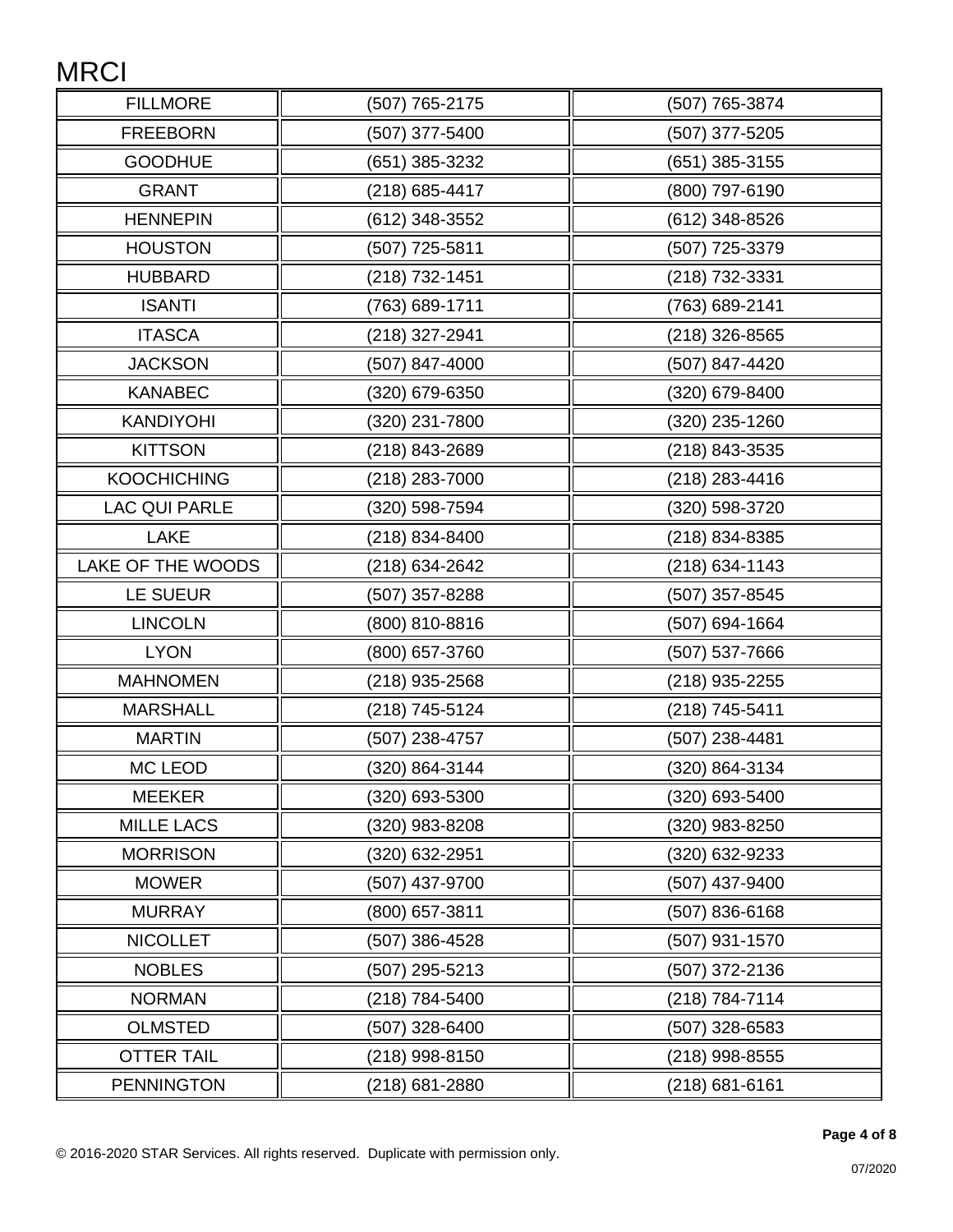| <b>PINE</b>       | (320) 591-1570                             | (320) 629-8380                             |
|-------------------|--------------------------------------------|--------------------------------------------|
| <b>PIPESTONE</b>  | (507) 825-6720                             | (507) 825-6792                             |
| <b>POLK</b>       | (218) 281-8483                             | (218) 281-0431                             |
| <b>POPE</b>       | (320) 634-5750                             | (320) 634-5411                             |
| <b>RAMSEY</b>     | (651) 266-4500                             | (651) 291-6795                             |
| <b>RED LAKE</b>   | (218) 253-4131                             | (218) 253-2996                             |
| <b>REDWOOD</b>    | (507) 637-4050                             | (507) 637-4036                             |
| <b>RENVILLE</b>   | (320) 523-2202                             | (320) 523-1161                             |
| <b>RICE</b>       | (507) 332-6115                             | (507) 210-8524                             |
| <b>ROCK</b>       | (507) 283-5070                             | (507) 283-5000                             |
| <b>ROSEAU</b>     | (218) 463-2411                             | (218) 463-1421                             |
| <b>SCOTT</b>      | (952) 445-7751                             | (952) 496-8484                             |
| <b>SHERBURNE</b>  | (763) 241-2600                             | (763) 241-2500                             |
| <b>SIBLEY</b>     | (507) 237-4000                             | (507) 237-4330                             |
| <b>ST. LOUIS</b>  | N. (218) 749-7128 or S. (218) 726-<br>2012 | N. (218) 749-6010 or S. (218) 727-<br>8770 |
|                   |                                            |                                            |
| <b>STEARNS</b>    | (320) 656-6225                             | (320) 251-4240                             |
| <b>STEELE</b>     | (507) 444-7500                             | (507) 444-3800                             |
| <b>STEVENS</b>    | (320) 589-7400                             | (320) 589-2141                             |
| <b>SWIFT</b>      | (320) 843-3160                             | (320) 843-3133                             |
| <b>TODD</b>       | (320) 732-4500                             | (320) 732-2157                             |
| <b>TRAVERSE</b>   | (320) 563-8255                             | (320) 563-4244                             |
| <b>WABASHA</b>    | (651) 565-3351                             | (651) 565-3361                             |
| <b>WADENA</b>     | (218) 631-7605                             | (218) 631-7600                             |
| <b>WASECA</b>     | (507) 835-0560                             | (507) 835-0500                             |
| <b>WASHINGTON</b> | (651) 430-6457                             | (651) 291-6795                             |
| <b>WATONWAN</b>   | (507) 375-3294                             | (507) 507-3121                             |
| <b>WILKIN</b>     | (218) 643-8013                             | (218) 643-8544                             |
| <b>WINONA</b>     | (507) 457-6200                             | (507) 457-6368                             |
| <b>WRIGHT</b>     | (763) 682-7449                             | (763) 682-1162                             |
| YELLOW MEDICINE   | (320) 564-2211                             | (320) 564-2130                             |

### **DEPARTMENT OF HUMAN SERVICES LICENSING DIVISION MALTREATMENT INTAKE: 651-431-6600**

### **MINNESOTA STATUTES, CHAPTER 260E.03 DEFINITIONS**

As used in this section, the following terms have the meanings given them unless the specific content indicates otherwise: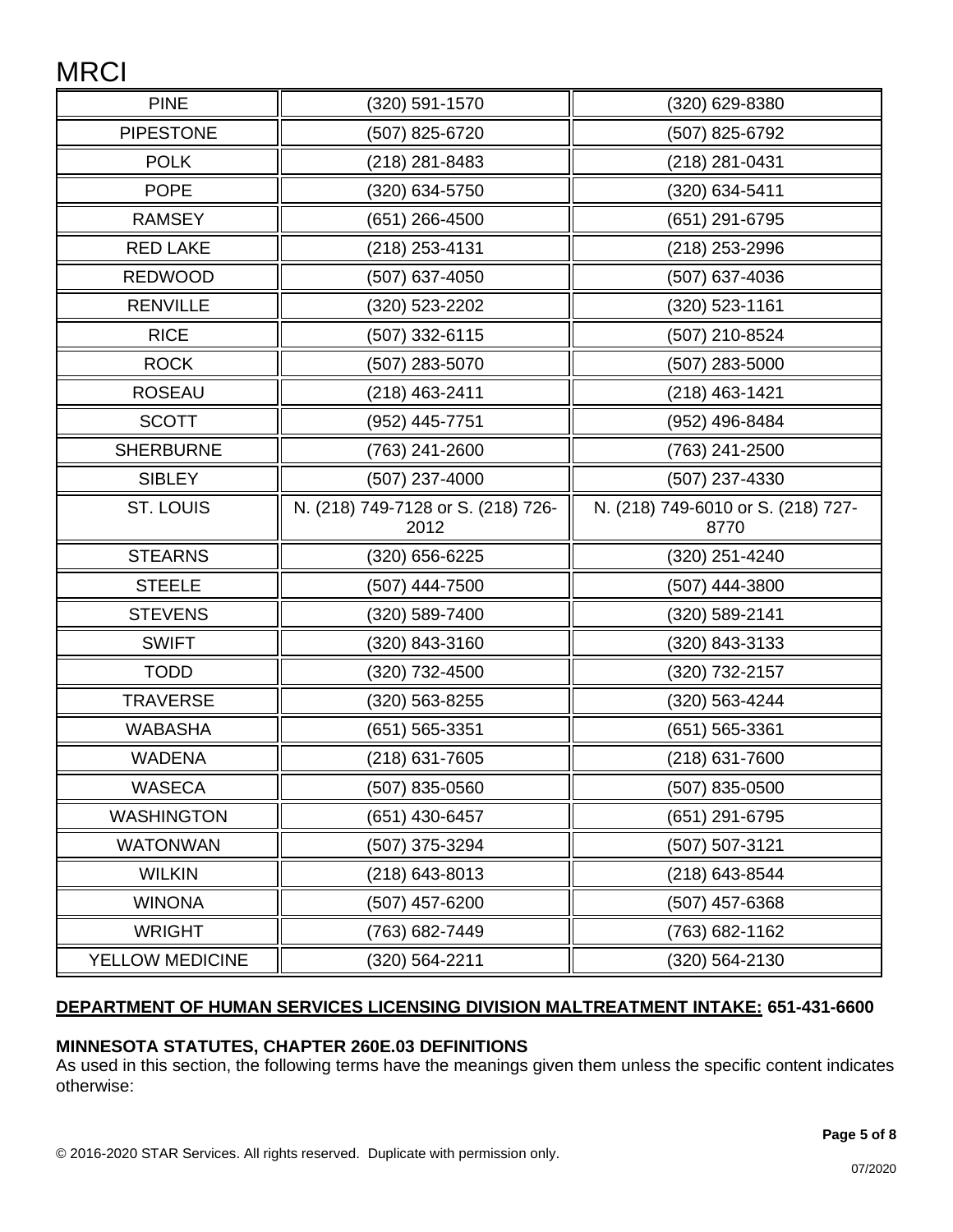Subd. 12. **Maltreatment.** "Maltreatment" means any of the following acts or omissions:

(1) egregious harm under subdivision 5;

- (2) neglect under subdivision 15;
- (3) physical abuse under subdivision 18;
- (4) sexual abuse under subdivision 20;
- (5) substantial child endangerment under subdivision 22;
- (6) threatened injury under subdivision 23;
- (7) mental injury under subdivision 13; and
- (8) maltreatment of a child in a facility

Subd. 5. **Egregious harm.** "Egregious harm" means the infliction of bodily harm to a child or neglect of a child which demonstrates a grossly inadequate ability to provide minimally adequate parental care. The egregious harm need not have occurred in the state or in the county where a termination of parental rights action is otherwise properly venued. Egregious harm includes, but is not limited to:

(1) conduct towards a child that constitutes a violation of sections [609.185](https://www.revisor.mn.gov/statutes/cite/609.185) to [609.2114,](https://www.revisor.mn.gov/statutes/cite/609.2114) [609.222, subdivision](https://www.revisor.mn.gov/statutes/cite/609.222#stat.609.222.2)  [2,](https://www.revisor.mn.gov/statutes/cite/609.222#stat.609.222.2) [609.223,](https://www.revisor.mn.gov/statutes/cite/609.223) or any other similar law of any other state;

(2) the infliction of "substantial bodily harm" to a child, as defined in section [609.02, subdivision 7a;](https://www.revisor.mn.gov/statutes/cite/609.02#stat.609.02.7a)

(3) conduct towards a child that constitutes felony malicious punishment of a child under section [609.377;](https://www.revisor.mn.gov/statutes/cite/609.377)

(4) conduct towards a child that constitutes felony unreasonable restraint of a child under section [609.255,](https://www.revisor.mn.gov/statutes/cite/609.255#stat.609.255.3)  [subdivision 3;](https://www.revisor.mn.gov/statutes/cite/609.255#stat.609.255.3)

(5) conduct towards a child that constitutes felony neglect or endangerment of a child under section [609.378;](https://www.revisor.mn.gov/statutes/cite/609.378)

(6) conduct towards a child that constitutes assault under section [609.221,](https://www.revisor.mn.gov/statutes/cite/609.221) [609.222,](https://www.revisor.mn.gov/statutes/cite/609.222) or [609.223;](https://www.revisor.mn.gov/statutes/cite/609.223)

(7) conduct towards a child that constitutes solicitation, inducement, or promotion of, or receiving profit derived from prostitution under section [609.322;](https://www.revisor.mn.gov/statutes/cite/609.322)

(8) conduct towards a child that constitutes murder or voluntary manslaughter as defined by United States Code, title 18, section 1111(a) or 1112(a);

(9) conduct towards a child that constitutes aiding or abetting, attempting, conspiring, or soliciting to commit a murder or voluntary manslaughter that constitutes a violation of United States Code, title 18, section 1111(a) or 1112(a); or

(10) conduct toward a child that constitutes criminal sexual conduct under sections [609.342](https://www.revisor.mn.gov/statutes/cite/609.342) to [609.345](https://www.revisor.mn.gov/statutes/cite/609.345)

Subd. 15. **Neglect.** (a) "Neglect" means the commission or omission of any of the acts specified under clauses (1) to (8), other than by accidental means:

(1) failure by a person responsible for a child's care to supply a child with necessary food, clothing, shelter, health, medical, or other care required for the child's physical or mental health when reasonably able to do so; (2) failure to protect a child from conditions or actions that seriously endanger the child's physical or mental health when reasonably able to do so, including a growth delay, which may be referred to as a failure to thrive, that has been diagnosed by a physician and is due to parental neglect;

(3) failure to provide for necessary supervision or child care arrangements appropriate for a child after considering factors as the child's age, mental ability, physical condition, length of absence, or environment, when the child is unable to care for the child's own basic needs or safety, or the basic needs or safety of another child in their care;

(4) failure to ensure that the child is educated as defined in sections 120A.22 and 260C.163, subdivision 11, which does not include a parent's refusal to provide the parent's child with sympathomimetic medications, consistent with section 125A.091, subdivision 5;

(5) prenatal exposure to a controlled substance, as defined in section 253B.02, subdivision 2, used by the mother for a nonmedical purpose, as evidenced by withdrawal symptoms in the child at birth, results of a toxicology test performed on the mother at delivery or the child at birth, medical effects or developmental delays during the child's first year of life that medically indicate prenatal exposure to a controlled substance, or the presence of a fetal alcohol spectrum disorder;

(6) medical neglect, as defined in section 260C.007, subdivision 6, clause (5);

(7) chronic and severe use of alcohol or a controlled substance by a person responsible for the child's care that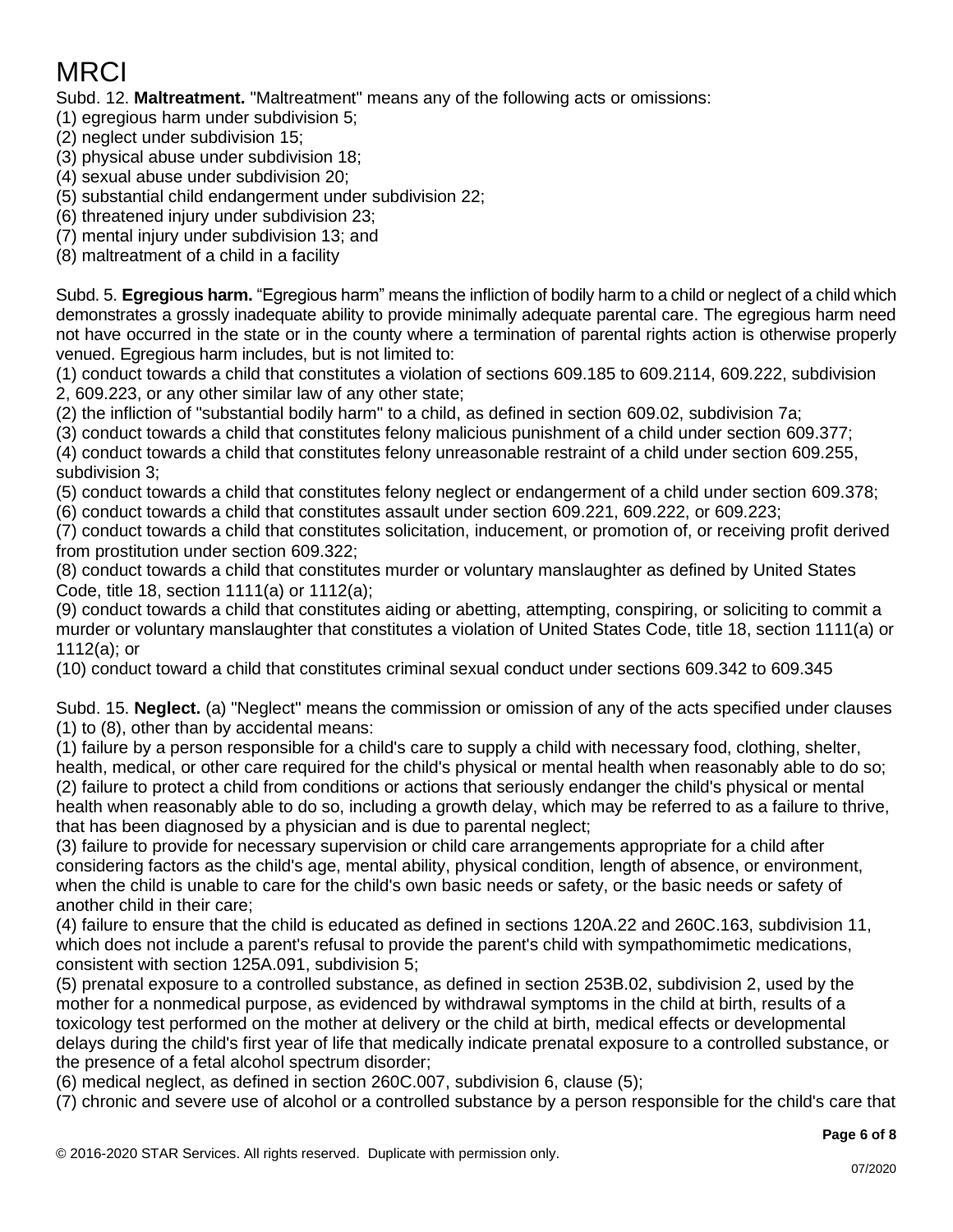adversely affects the child's basic needs and safety; or

(8) emotional harm from a pattern of behavior that contributes to impaired emotional functioning of the child, which may be demonstrated by a substantial and observable effect in the child's behavior, emotional response, or cognition that is not within the normal range for the child's age and stage of development, with due regard to the child's culture.

(b) Nothing in this chapter shall be construed to mean that a child is neglected solely because the child's parent, guardian, or other person responsible for the child's care in good faith selects and depends upon spiritual means or prayer for treatment or care of disease or remedial care of the child in lieu of medical care.

(c) This chapter does not impose upon persons not otherwise legally responsible for providing a child with necessary food, clothing, shelter, education, or medical care a duty to provide that care.

Subd. 18. **Physical abuse.** (a) "Physical abuse" means any physical injury, mental injury under subdivision 13, or threatened injury under subdivision 23, inflicted by a person responsible for the child's care on a child other than by accidental means, or any physical or mental injury that cannot reasonably be explained by the child's history of injuries, or any aversive or deprivation procedures, or regulated interventions, that have not been authorized under section 125A.0942 or 245.825.

(b) Abuse does not include reasonable and moderate physical discipline of a child administered by a parent or legal guardian that does not result in an injury. Abuse does not include the use of reasonable force by a teacher, principal, or school employee as allowed by section 121A.582.

(c) For the purposes of this subdivision, actions that are not reasonable and moderate include, but are not limited to, any of the following:

- (1) throwing, kicking, burning, biting, or cutting a child;
- (2) striking a child with a closed fist;
- (3) shaking a child under age three;
- (4) striking or other actions that result in any nonaccidental injury to a child under 18 months of age;
- (5) unreasonable interference with a child's breathing;
- (6) threatening a child with a weapon, as defined in section 609.02, subdivision 6;
- (7) striking a child under age one on the face or head;

(8) striking a child who is at least age one but under age four on the face or head, which results in an injury; (9) purposely giving a child:

(i) poison, alcohol, or dangerous, harmful, or controlled substances that were not prescribed for the child by a practitioner in order to control or punish the child; or

(ii) other substances that substantially affect the child's behavior, motor coordination, or judgment; that result in sickness or internal injury; or that subject the child to medical procedures that would be unnecessary if the child were not exposed to the substances;

(10) unreasonable physical confinement or restraint not permitted under section 609.379, including but not limited to tying, caging, or chaining; or

(11) in a school facility or school zone, an act by a person responsible for the child's care that is a violation under section 121A.58

Subd. 20. **Sexual abuse.** "Sexual abuse" means the subjection of a child by a person responsible for the child's care, by a person who has a significant relationship to the child, or by a person in a current or recent position of authority, to any act that constitutes a violation of section 609.342 (criminal sexual conduct in the first degree), 609.343 (criminal sexual conduct in the second degree), 609.344 (criminal sexual conduct in the third degree), 609.345 (criminal sexual conduct in the fourth degree), 609.3451 (criminal sexual conduct in the fifth degree), or 609.352 (solicitation of children to engage in sexual conduct; communication of sexually explicit materials to children). Sexual abuse also includes any act involving a child that constitutes a violation of prostitution offenses under sections 609.321 to 609.324 or 617.246. Sexual abuse includes all reports of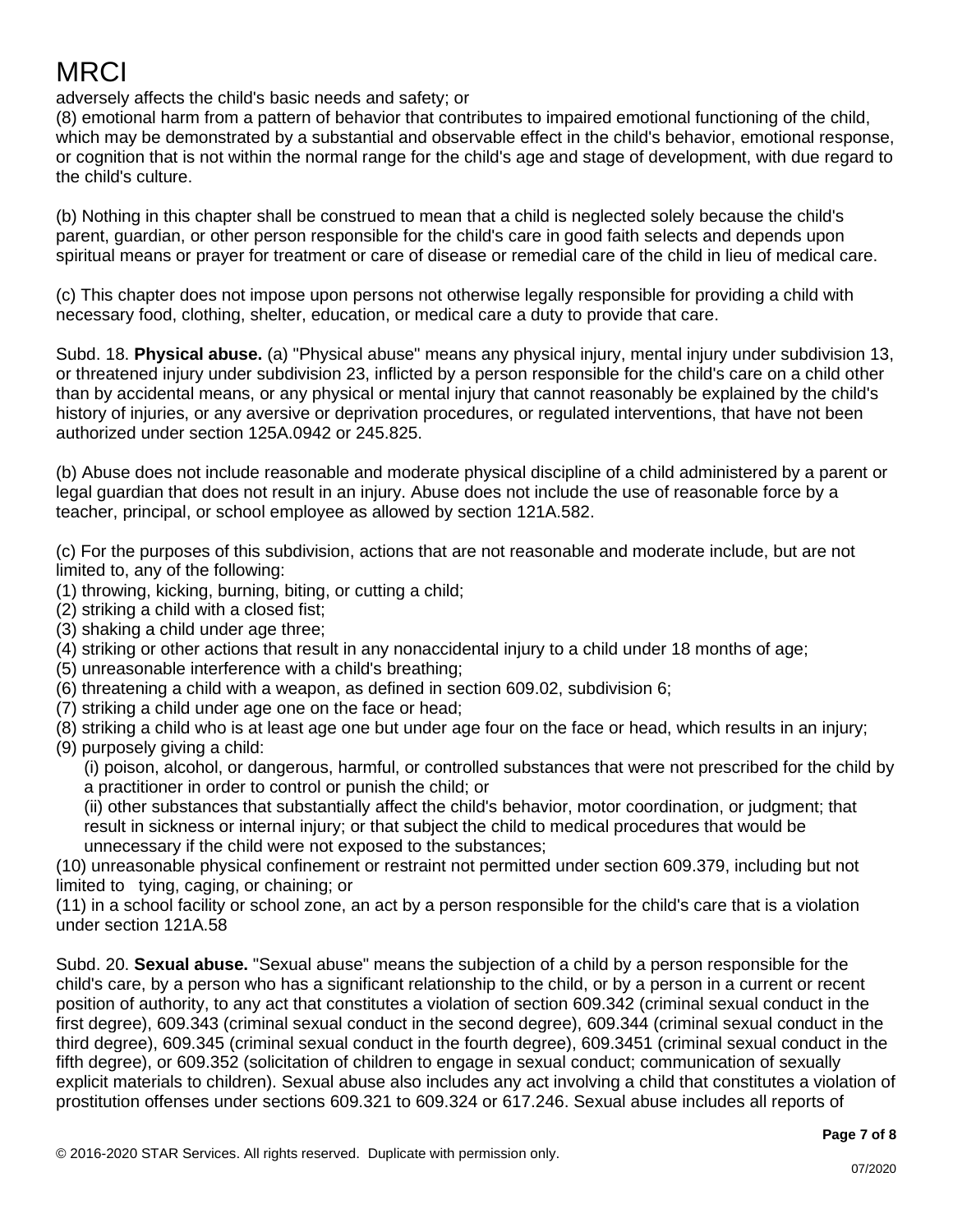known or suspected child sex trafficking involving a child who is identified as a victim of sex trafficking. Sexual abuse includes child sex trafficking as defined in section 609.321, subdivisions 7a and 7b. Sexual abuse includes threatened sexual abuse, which includes the status of a parent or household member who has committed a violation that requires registration as an offender under section 243.166, subdivision 1b, paragraph (a) or (b), or required registration under section 243.166, subdivision 1b, paragraph (a) or (b).

Subd. 22. **Substantial child endangerment.** "Substantial child endangerment" means that a person responsible for a child's care, by act or omission, commits or attempts to commit an act against a child under their care that constitutes any of the following:

(1) egregious harm under subdivision 5;

(2) abandonment under section 260C.301, subdivision 2;

(3) neglect under subdivision 15, paragraph (a), clause (2), that substantially endangers the child's physical or mental health, including a growth delay, which may be referred to as failure to thrive, that has been diagnosed by a physician and is due to parental neglect;

 $(4)$  murder in the first, second, or third degree under section 609.185, 609.19, or 609.195;

(5) manslaughter in the first or second degree under section 609.20 or 609.205;

(6) assault in the first, second, or third degree under section 609.221, 609.222, or 609.223;

(7) solicitation, inducement, and promotion of prostitution under section 609.322;

(8) criminal sexual conduct under sections 609.342 to 609.3451;

(9) solicitation of children to engage in sexual conduct under section 609.352;

(10) malicious punishment or neglect or endangerment of a child under section 609.377 or 609.378;

(11) use of a minor in sexual performance under section 617.246; or

(12) parental behavior, status, or condition that mandates that the county attorney file a termination of parental rights petition under section 260C.503, subdivision 2.

Subd. 23. **Threatened injury.** (a) "Threatened injury" means a statement, overt act, condition, or status that represents a substantial risk of physical or sexual abuse or mental injury.

(b) Threatened injury includes, but is not limited to, exposing a child to a person responsible for the child's care, as defined in subdivision 17, who has:

(1) subjected a child to, or failed to protect a child from, an overt act or condition that constitutes egregious harm under subdivision 5 or a similar law of another jurisdiction;

(2) been found to be palpably unfit under section 260C.301, subdivision 1, paragraph (b), clause (4), or a similar law of another jurisdiction:

(3) committed an act that resulted in an involuntary termination of parental rights under section 260C.301, or a similar law of another jurisdiction; or

(4) committed an act that resulted in the involuntary transfer of permanent legal and physical custody of a child to a relative under Minnesota Statutes 2010, section 260C.201, subdivision 11, paragraph (d), clause (1), section 260C.515, subdivision 4, or a similar law of another jurisdiction.

(c) A child is the subject of a report of threatened injury when the local welfare agency receives birth match data under section 260E.14, subdivision 4, from the Department of Human Services.

Subd. 13. **Mental injury.** "Mental injury" means an injury to the psychological capacity or emotional stability of a child as evidenced by an observable or substantial impairment in the child's ability to function within a normal range of performance and behavior with due regard to the child's culture.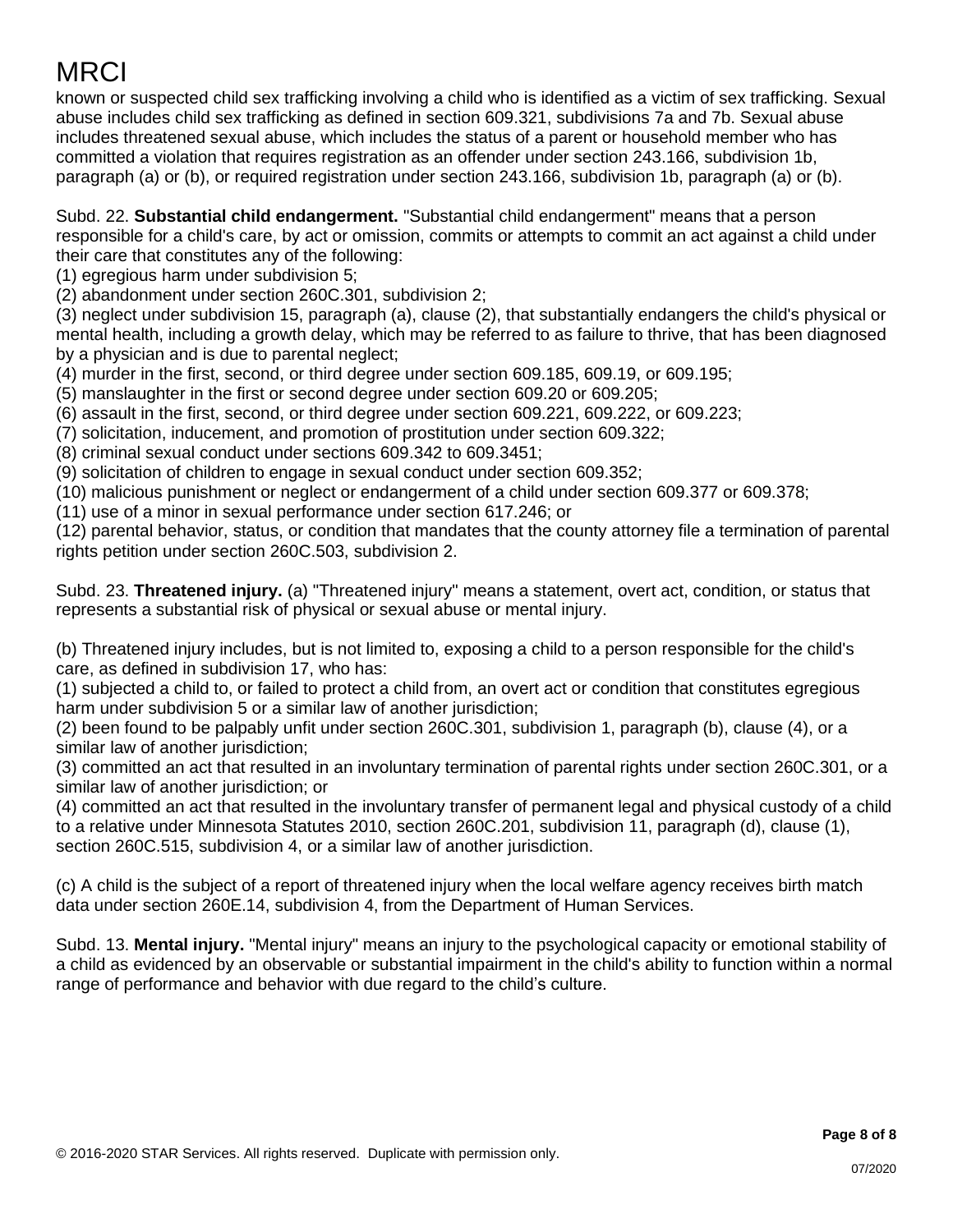### **POLICY AND PROCEDURE ON SERVICE TERMINATION**

#### I. PURPOSE

The purpose of this policy is to establish determination guidelines and notification procedures for service termination.

#### II. POLICY

It is the intent of MRCI to ensure continuity of care and service coordination between members of the support team including, but not limited to the person served, the legal representative and/or designated emergency contact, case manager, other licensed caregivers, and other people identified by the person and/or legal representative during situations that may require or result in service termination. MRCI restricts service termination to specific situations according to MN Statutes, section 245D.10, subdivision 3a.

#### III. PROCEDURE

MRCI recognizes that *temporary service suspension* and *service termination* are two separate procedures. MRCI must limit temporary service suspension to specific situations that are listed in the *Policy and Procedure on Temporary Service Suspension*. A temporary service suspension may lead to or include service termination or MRCI may do a temporary service suspension by itself. MRCI must limit service termination to specific situations that are listed below. A service termination may include a temporary service suspension or MRCI can do a service termination by itself.

- A. MRCI must permit each person served to remain in the program and must not terminate services unless:
	- 1. The termination is necessary for the person's welfare and the facility cannot meet the person's needs; **cannot be met in the facility**;
	- 2. The safety of the person or others in the program is endangered and positive support strategies were attempted and have not achieved and effectively maintained safety for the person or others;
	- 3. The health of the person or others in the program would otherwise be endangered;
	- 4. The program has not been paid for services;
	- 5. The program ceases to operate; or
	- 6. The person has been terminated by the lead agency from waiver eligibility.
- B. Prior to giving notice of service termination, MRCI must document actions taken to minimize or eliminate the need for termination. Action taken by MRCI must include, at a minimum:
	- 1. Consultation with the person's expanded/support team to identify and resolve issues leading to issuance of the termination notice; and
	- 2. A request to the case manager for intervention services as identified in section 245D.03, subdivision 1, paragraph (c), clause (1), or other professional consultation or intervention services to support the person in the program. This requirement does not apply to notices of service termination issued due to the program not being paid for services.
	- 3. If, based on the best interests of the person, the circumstances at the time of the termination notice were such that MRCI was unable to take the action specified above, MRCI must document the specific circumstances and the reason for being unable to do so.
- C. The notice of service termination must meet the following requirements:
	- 1. MRCI must notify the person or the person's legal representative and the case manager in writing of the intended services termination; and
	- 2. The notice must include:
		- a. The reason for the action;